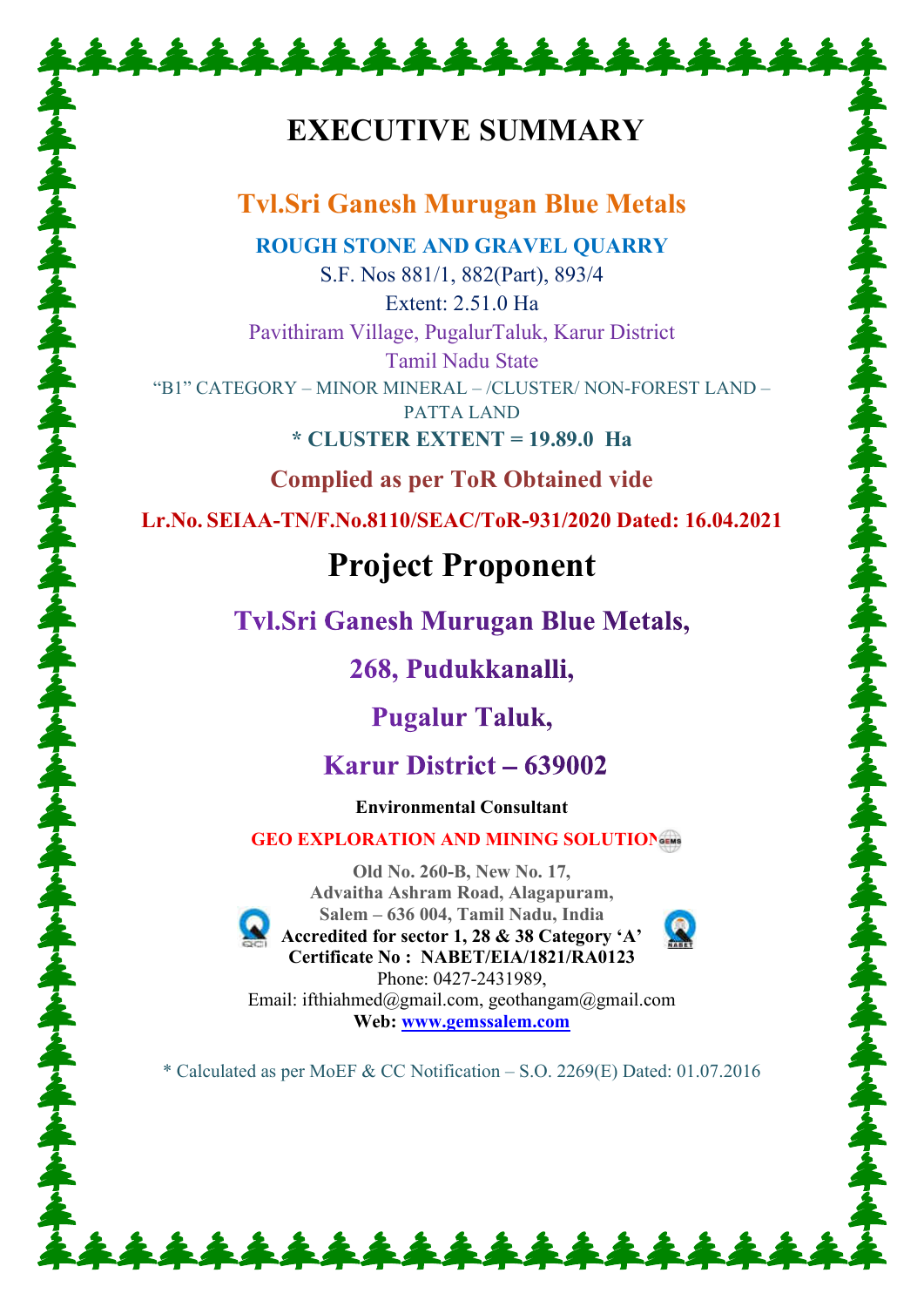#### **1. INTRODUCTION**

 Rough Stone is the major requirement for construction industry. This EIA Report is prepared by considering Cumulative load of proposed & existing quarries within 500m radius from the proposal of Tvl. Ganesh Murugan Blue Metals Rough Stone and Gravel Quarry. Total extent of Cluster of 19.89.0 ha at Pavithiram village, Pugalur taluk, Karur District and Tamil Nadu State, cluster area is calculated as per MoEF & CC Notification S.O. 2269(E) Dated 1st July 2016.

 The proponent has obtained necessary statutory clearances from the Department of Geology and Mining, Karur District, Tamil Nadu (Statutory Clearance Documents are enclosed along with Mining plan as Annexure No III). The total Extent of the quarries within the radius of 500m from this proposal is  $>$  5Ha, hence the proposal falls under "B1" Category project as per the EIA notification, 2006 (As amended timely).

 Proponent applied for Environmental Clearance to SEIAA, Tamil Nadu and obtained ToR vide letter SEIAA-TN/F.No.8110/SEAC/ToR-931/2020 Dated: 16.04.2020 for carrying out EIA and EMP studies for the Rough stone amd Gravel quarry.

 To carry out the EIA studies and to prepare EIA and EMP studies the proponent Tvl.Sri Ganesh Murugan Blue Metals have engaged a consultant M/s. Geo Exploration and Mining Solutions, Salem, Tamil Nadu. The Baseline Monitoring study has been carried out during post monsoon season (March - May 2021) considering the provisions of MoEF & CC Office Memorandum Dated: 29.08.2017 and MoEF & CC Notification S.O. 996 (E) Dated: 10.04.2015.

#### **"Draft EIA report prepared on the basis of ToR Issued for carrying out public hearing for the grant of Environmental Clearance from SEIAA, Tamil Nadu"**

| <b>Name of the Project Proponent</b> | Tvl.Sri Ganesh Murugan Blue Metals                        |
|--------------------------------------|-----------------------------------------------------------|
| <b>Address</b>                       | 268, Pudukkanalli, Pugalur Taluk, Karur District - 639002 |
| Mobile No                            | 9442237163                                                |
| E-Mail                               | ganeshmuruganekambaram $@g$ mail.com                      |

#### **1.1 DETAILS OF PROJECT PROPONENT –**

#### **The project proponent is an individual.**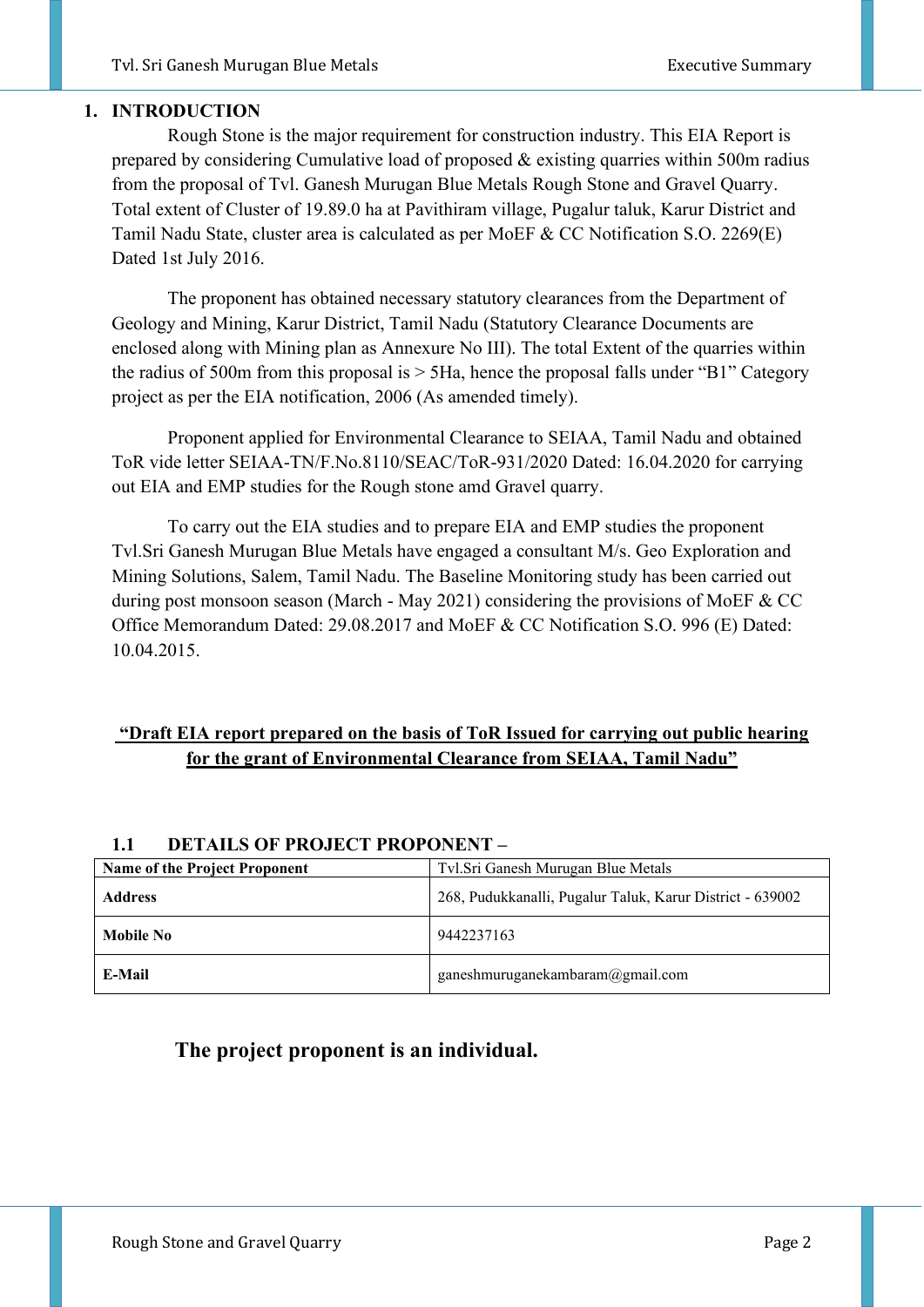| <b>PROPOSED QUARRY</b> |                                                                                              |                                                             |               |                                                                                                 |  |  |
|------------------------|----------------------------------------------------------------------------------------------|-------------------------------------------------------------|---------------|-------------------------------------------------------------------------------------------------|--|--|
| <b>CODE</b>            | Name of the Proponent and<br><b>Address</b>                                                  | S.F.<br><b>Nos</b>                                          | <b>Extent</b> | <b>Status</b>                                                                                   |  |  |
| P1                     | Tvl.Sri Ganesh Murugan Blue<br>Metals                                                        | 881/1,<br>882(P),<br>893/4                                  | $2.51.0$ ha   | Received for TOR Vide<br>LrNo.SEIAA-<br>TN/F.NO.8110/SEAC/<br>ToR-931//2020<br>Dated:16.04.2021 |  |  |
|                        | <b>TOTAL</b>                                                                                 |                                                             | $2.51.0$ ha   |                                                                                                 |  |  |
|                        |                                                                                              | <b>EXISTING QUARRIES</b>                                    |               |                                                                                                 |  |  |
| <b>CODE</b>            | Name of the Proponent and<br><b>Address</b>                                                  | S.F.Nos                                                     | <b>Extent</b> | <b>Lease Period</b>                                                                             |  |  |
| E1                     | Tvl.Ram Blue Metals,<br>Pavithram post, Aravakurichi<br>Taluk,<br>Karur District             | 289/1,<br>290/1B<br>& 290/2                                 | $1.23.0$ ha   | $20.01.2016 - 19.01.2021$                                                                       |  |  |
| E2                     | Sri Ganeshmurugan Blue Metals<br>Karudayampalyam Post,<br>Aravakurichi Taluk, Karur District | 892                                                         | 3.03.5 ha     | $14.01.2016 - 13.10.2021$                                                                       |  |  |
| E <sub>3</sub>         | Tvl.Sri Ganesh Murugan Blue<br>Metals                                                        | 293/3,<br>293/4,<br>94/2B                                   | 3.50.5 ha     | $23.10.2017 - 22.10.2022$                                                                       |  |  |
| E <sub>4</sub>         | Tyl.Ram Blue Metals                                                                          | 289/2,<br>290/1A                                            | $4.63.0$ ha   | $23.10.2017 - 22.10.2022$                                                                       |  |  |
| E <sub>5</sub>         | Tvl.Ganesh Murugan Blue Metals                                                               | 273/A3,<br>273/A4,<br>273/A5,<br>273/A6,<br>274/1,<br>274/5 | 4.98.0 ha     | $26.11.2018 - 25.11.2023$                                                                       |  |  |
|                        | 17.38.0 ha<br><b>TOTAL</b>                                                                   |                                                             |               |                                                                                                 |  |  |
|                        | <b>ABANDONED QUARRIES / LEASE EXPIRED QUARRIES</b>                                           |                                                             |               |                                                                                                 |  |  |
| <b>CODE</b>            | Name of the Proponent and<br><b>Address</b>                                                  | S.F.Nos                                                     | <b>Extent</b> | <b>Lease Period</b>                                                                             |  |  |
|                        |                                                                                              |                                                             |               |                                                                                                 |  |  |
|                        | <b>TOTAL</b>                                                                                 |                                                             | $0.00.0$ ha   |                                                                                                 |  |  |
|                        | TOTAL CLUSTER EXTENT<br>19.89.0 Ha                                                           |                                                             |               |                                                                                                 |  |  |

#### **1.2 QUARRY DETAILS WITHIN 500 M RADIUS**

**TABLE 1.3 SALIENT FEATURES OF THE PROPOSAL – P1**

| Name of the Mine                                                                  | Tvl.Sri Ganesh Murugan Blue Metals - Rough Stone and Gravel              |   |  |
|-----------------------------------------------------------------------------------|--------------------------------------------------------------------------|---|--|
|                                                                                   | Ouarry                                                                   |   |  |
| Toposheet No                                                                      | $58 - F/13$                                                              |   |  |
| Latitude Betwen                                                                   | 10° 56' 37.00"N to 10° 56' 43.08"N                                       |   |  |
| Longitude Between                                                                 | 77° 58' 16.76"E to 77° 58' 25.38"E                                       |   |  |
| <b>Highest Elevation</b>                                                          | 180 m AMSL                                                               |   |  |
| Proposed Depth of Mining                                                          | 35 <sub>m</sub>                                                          |   |  |
| Water Level in the surrounds area                                                 | $63 - 68$ m bgl                                                          |   |  |
| Method of Mining                                                                  | Opencast Mechanized Mining Method involving drilling and blasting        |   |  |
|                                                                                   | The lease applied area is exhibits plain toppgraphy. The area has gentle |   |  |
| sloping towards Southeastern side. The Altitude of the area is 180m<br>Topography |                                                                          |   |  |
|                                                                                   | (max) AMSL                                                               |   |  |
| Machinery Proposed                                                                | Jack Hammer                                                              | 3 |  |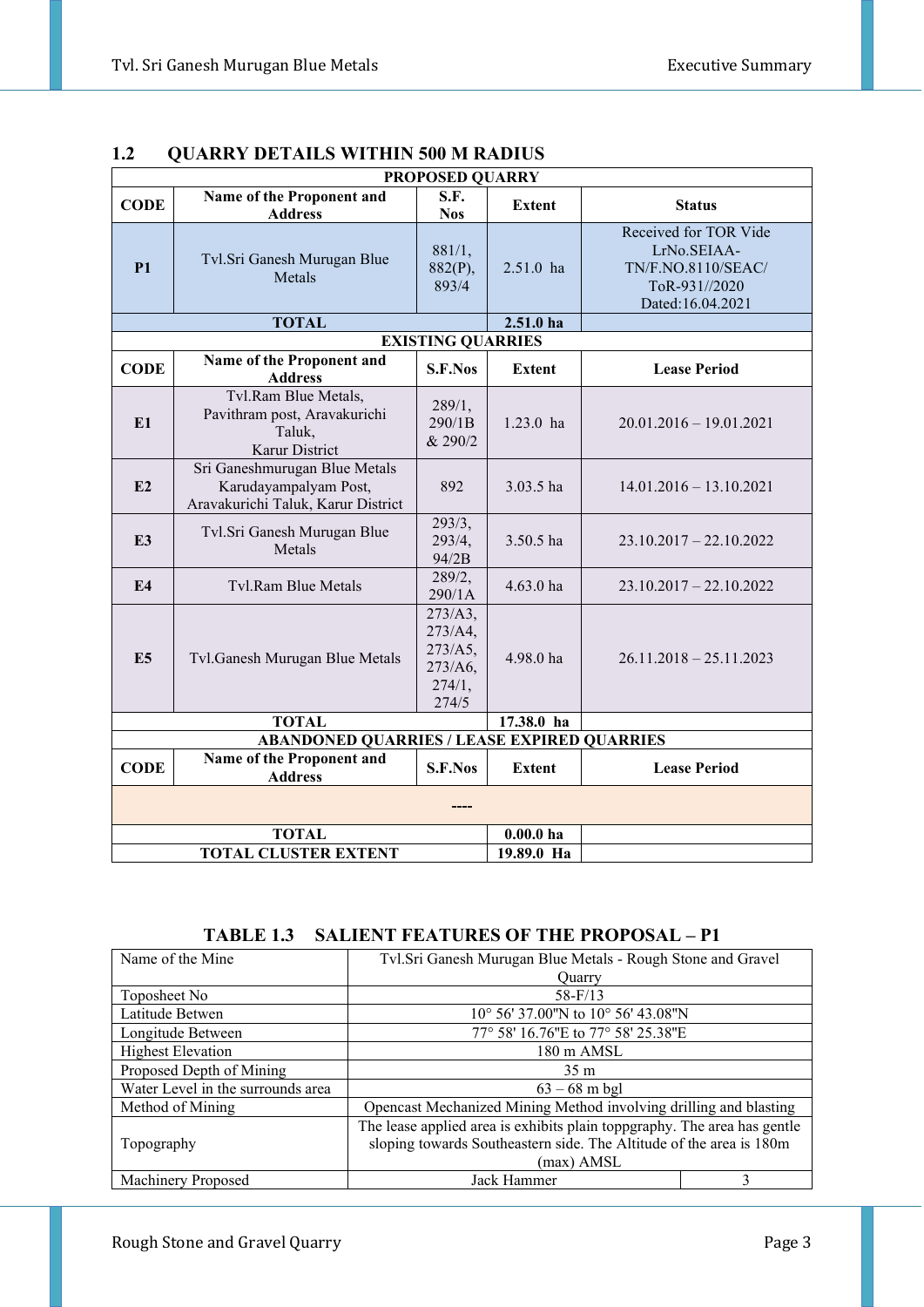|                                        | compressor                                                                       |  |                |  |
|----------------------------------------|----------------------------------------------------------------------------------|--|----------------|--|
|                                        | Excavator bucket & Rock breaker attached                                         |  |                |  |
|                                        | Tippers                                                                          |  | $\mathfrak{D}$ |  |
|                                        | Controlled Blasting Method by shot hole drilling and small dia of                |  |                |  |
|                                        | 25mm slurry explosive are proposed to be used for shattering and                 |  |                |  |
| Proposed Blasting Method               | heaving effect for removal and winning of Rough Stone. No deep hole              |  |                |  |
|                                        | drilling is proposed.                                                            |  |                |  |
| Manpower Proposed                      | 18 Nos                                                                           |  |                |  |
| Mining Plan Period / Lease Period      | 5Years/5Years                                                                    |  |                |  |
| <b>Ultimate Pit Dimension</b>          | 209 L (m) x 88 W (m) x 35 D bgl (m)                                              |  |                |  |
|                                        | Odai                                                                             |  | 260m SE        |  |
| Nearby Water Bodies                    | Tank                                                                             |  | 2km SE         |  |
|                                        | Amaravathi River                                                                 |  | 4km SE         |  |
| 500 m Radius Quarries                  | Proposed Quarry $-1$ No (2.51.0 ha)                                              |  |                |  |
|                                        | Existing Quarry $-5$ No (17.380 ha)                                              |  |                |  |
| Project Cost                           | Rs. 38,57,000/-                                                                  |  |                |  |
| CER Cost @ 2% of Project Cost          | Rs 76,000/-                                                                      |  |                |  |
| <b>EMP</b> cost                        | Rs. 3,80,000/-                                                                   |  |                |  |
| Greenbelt Development Plan             | Proposed to plant 300 trees in 2900 Sqm area 7.5 m & 10m Safety                  |  |                |  |
|                                        | Zone                                                                             |  |                |  |
| <b>Nearest Reserve Forest</b>          | Nil                                                                              |  |                |  |
| Proposed Water Requirement             | 2 KLD                                                                            |  |                |  |
| Nearest Habitation                     | 1km Northeast                                                                    |  |                |  |
|                                        | <b>Rough Stone</b>                                                               |  | Gravel         |  |
| Geological Resources in m <sup>3</sup> | 9,44,034                                                                         |  | 49,686         |  |
| Mineable Reserves in m <sup>3</sup>    | 2,99,638                                                                         |  | 36,448         |  |
|                                        | The above topsoil shall be excavated and dumped separately at 7.5 m              |  |                |  |
|                                        | Safety barrier Zone and subsequently will be utilized in spreading over          |  |                |  |
|                                        | reclaimed areas for plantation during mine closure stage. Precautions            |  |                |  |
| Topsoil Conservation                   | will be taken to limit the height of the topsoil dump from 3 to 4 meters         |  |                |  |
|                                        | in order to preserve its fertility and shelf life. It will be suitably protected |  |                |  |
|                                        | from soil erosion and infertility by constructing a retaining wall at the        |  |                |  |
|                                        | foot wall side and by planting fodder grass and leguminous plants during         |  |                |  |
|                                        | temporary storage.                                                               |  |                |  |

#### **1.3 STATUTORY DETAILS**

- The proponent applied for Rough Stone Quarry Lease Dated :09.09.2020
- Precise Area Communication Letter was issued by the District Collector Rc.No.453/Mines/2020 Dated:02.11.2020
- The Mining Plan was prepared and got approved by Assistant Director, Geology and Mining Rc.No. 453/Mines/2020, Dated:20.11.2020
- Proponent applied for ToR for Environmental Clearance vides online Proposal No. SIA/TN/MIN/58889/2020 Dated:04/12/2020

#### **2. PROJECT DESCRIPTION**

• The proposed project is site specific and there is no additional area required for this project. There is no effluent generation/discharge from the proposed quarries. Rough Stone is proposed to be excavated by opencast mechanized method involving splitting of rock mass of considerable volume from the parent rock mass by jackhammer drilling and blasting, hydraulic excavators are used for loading the Rough Stone from pithead to the needy crushers and rock breakers to avoid secondary blasting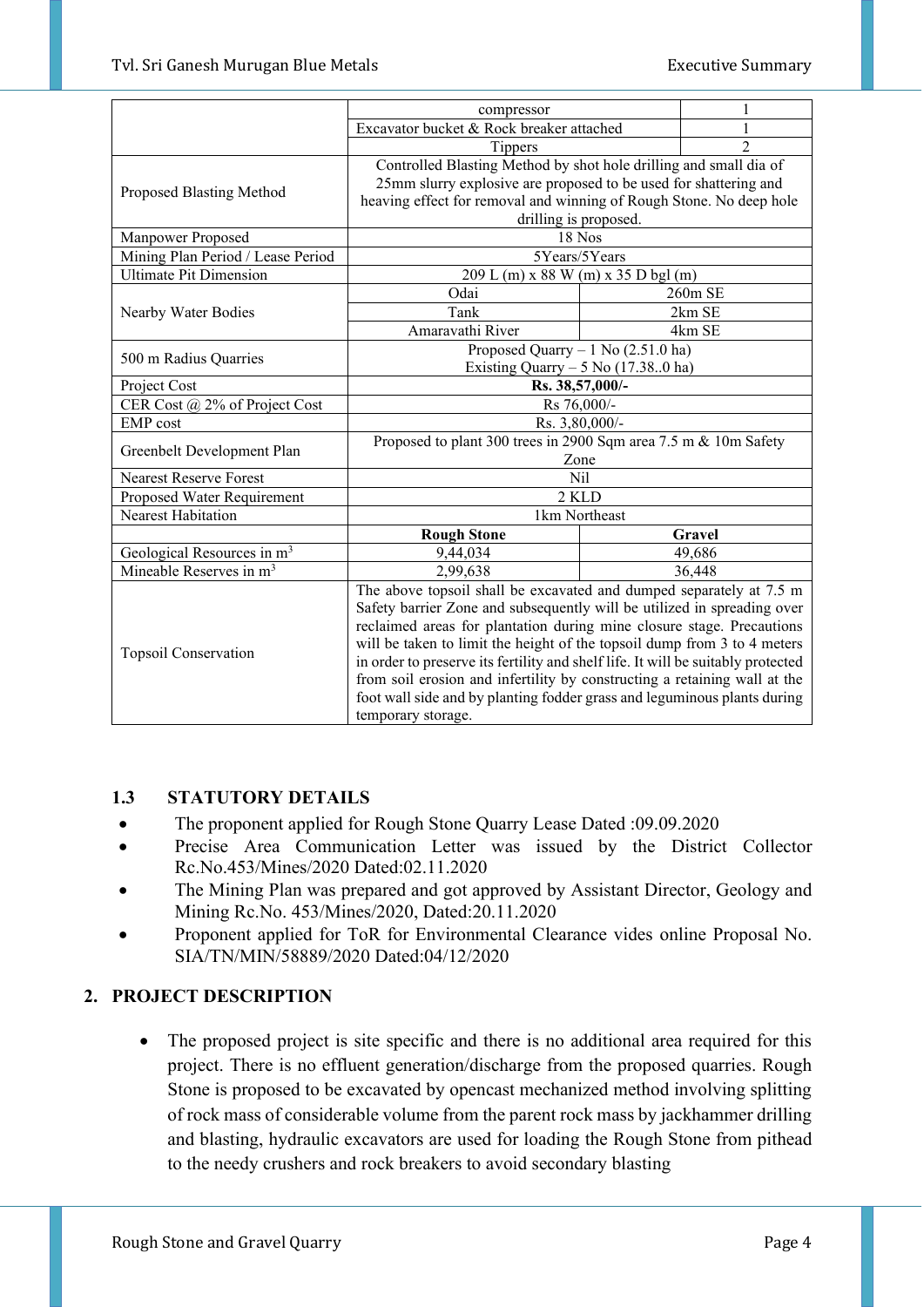#### **2.1 SITE CONNECTIVITY TO THE PROJECT AREA**

| <b>Nearest Roadway</b>            | NH-67 K.Paramati to Karur Road-700m  |
|-----------------------------------|--------------------------------------|
| <b>Nearest Village/Habitation</b> | Pallamaruthapatti-2.0Km $-$ SE       |
| <b>Nearest Town</b>               | Karur $-12$ Km $-NE$                 |
| <b>Nearest Railway</b>            | Karur $-12$ Km $-NE$                 |
| <b>Nearest Airport</b>            | Trichy - $83 \text{ km} - \text{SE}$ |
| <b>Seaport</b>                    | Kochi – 219 km – SW                  |

#### **2.2 LAND USE PATTERN OF THE PROPOSED PROJECTS**

| <b>Description</b>   | Present area in<br>(ha) | Area at the end of life of<br>quarry (Ha) |
|----------------------|-------------------------|-------------------------------------------|
| Area under quarry    | Nil                     | 1.82.0                                    |
| Infrastructure       | Nil                     | 0.01.0                                    |
| Roads                | Nil                     | 0.10.0                                    |
| Green Belt           | Nil                     | 0.29.0                                    |
| $Un - utilized area$ | 2.51.0                  | 0.29.0                                    |
| <b>Grand Total</b>   | 2.51.0                  | 2.51.0                                    |

#### **2.3 OPERATIONAL DETAILS OF LEASE APPLIED AREA**

|                                              | <b>DETAILS</b>                               |                                |  |  |
|----------------------------------------------|----------------------------------------------|--------------------------------|--|--|
| <b>PARTICULARS</b>                           | <b>Rough Stone</b><br>(5Year Plan<br>Period) | Gravel<br>(3 Year Plan Period) |  |  |
| Geological Resources in m <sup>3</sup>       | 9,44,034                                     | 49,686                         |  |  |
| Mineable Reserves in $m3$                    | 2,99,638                                     | 36,448                         |  |  |
| Production for five-year plan period in $m3$ | 1,49,757                                     | 36,448                         |  |  |
| Mining Plan Period                           |                                              | 5Years                         |  |  |
| Number of Working Days                       |                                              | 300 Days                       |  |  |
| Production per day in $m3$                   | 101                                          | 24                             |  |  |
| No of Lorry loads $(6m^3$ per load)          | 17 Nos                                       | 6 Nos                          |  |  |
| <b>Total Depth of Mining</b>                 |                                              | $35 \text{ m}$ bgl             |  |  |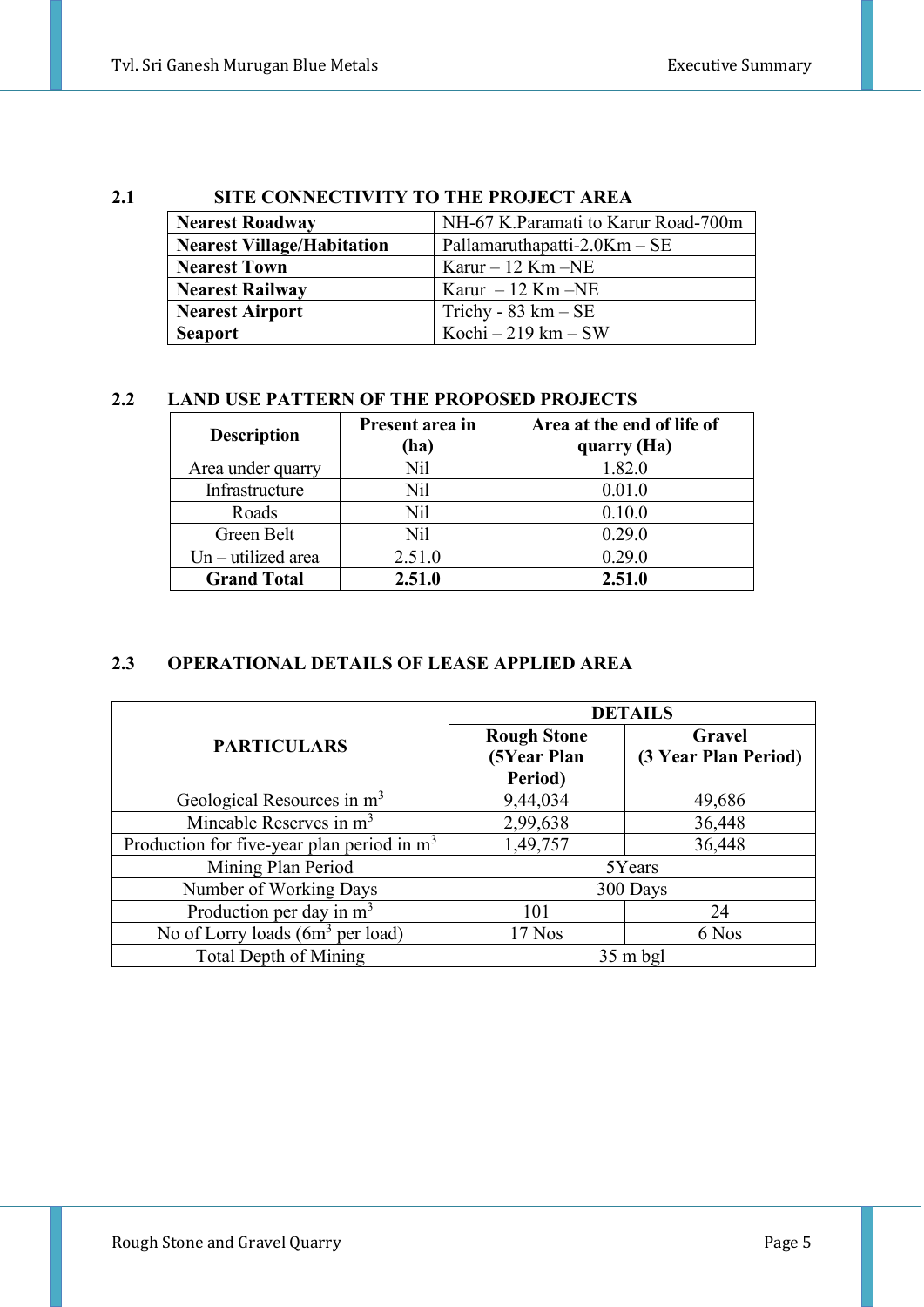

#### **FIGURE – 1: GOOGLE IMAGE SHOWING PROJECT AREA**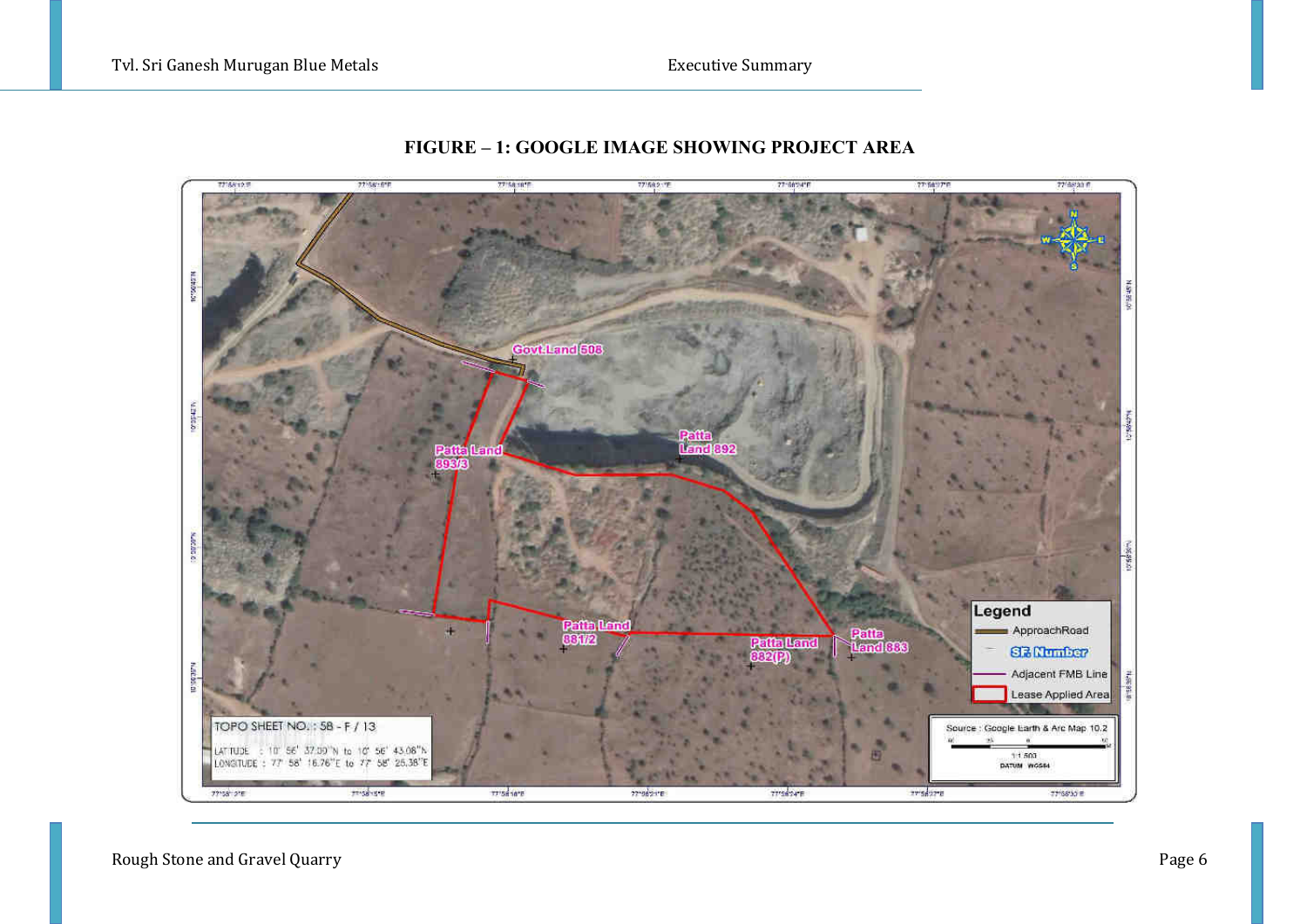

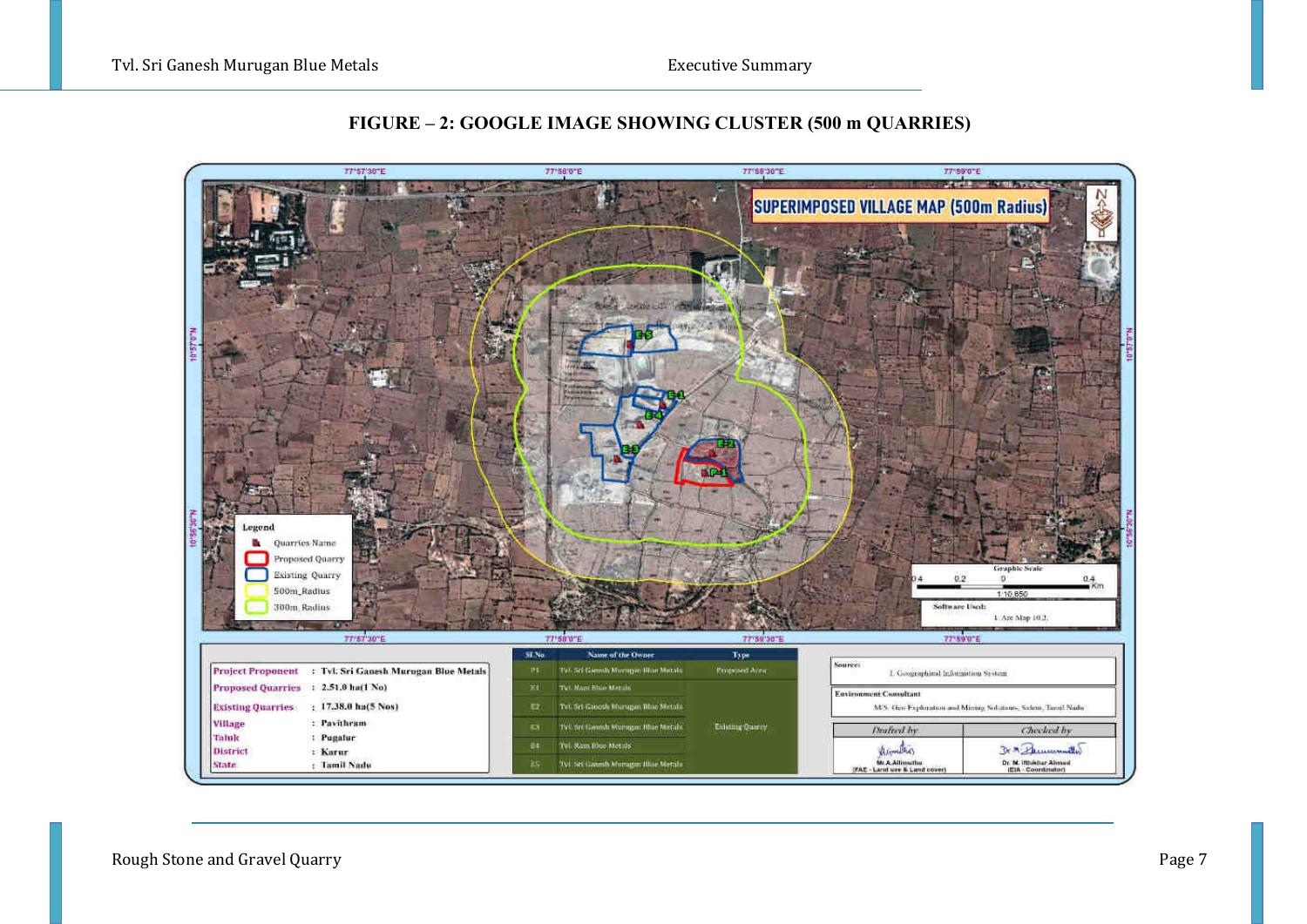#### **FIGURE – 3: TOPOSHEET MAP COVERING 10 KM RADIUS**

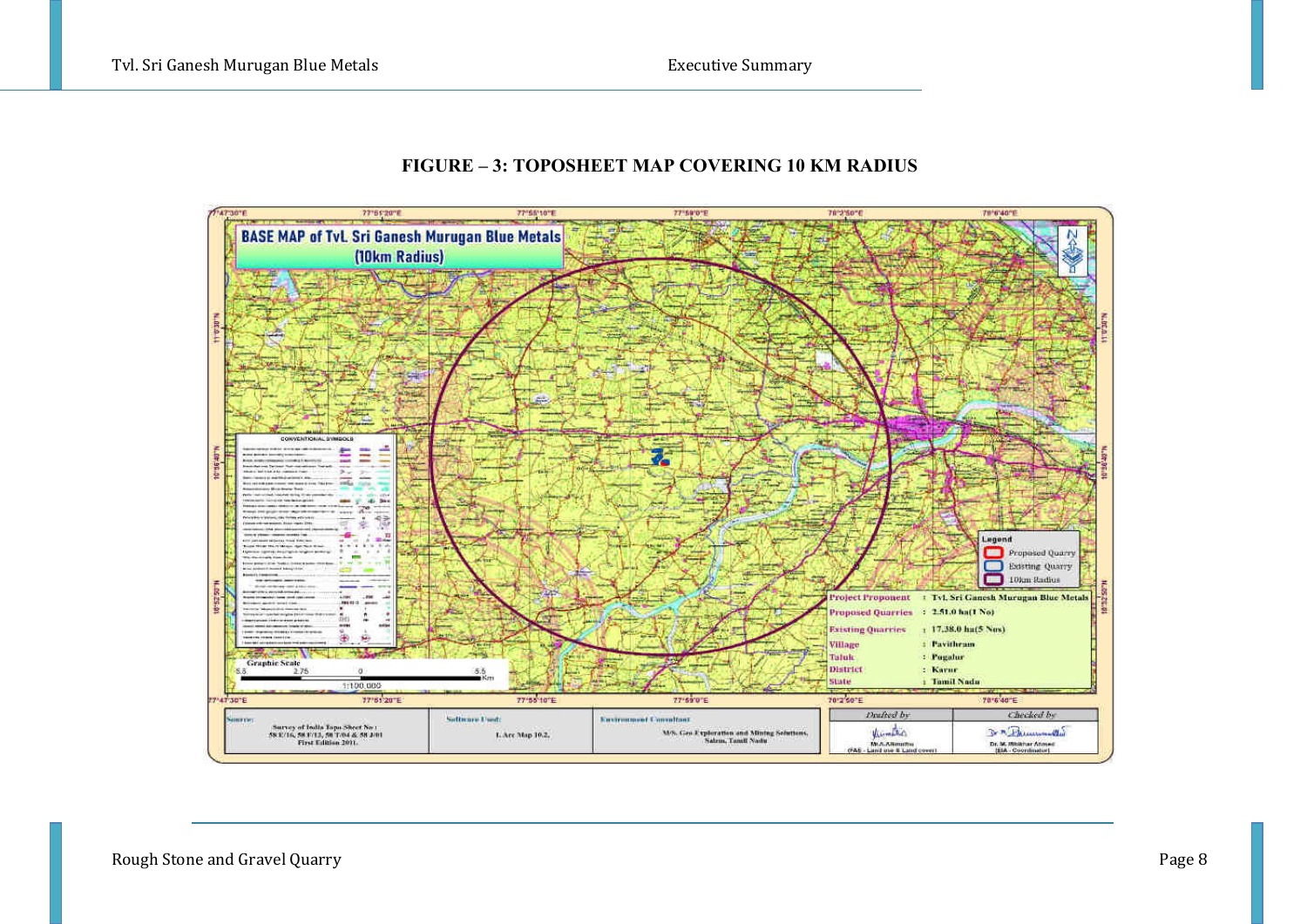

#### **FIGURE – 4: QUARRY LEASE PLAN & SURFACE PLAN**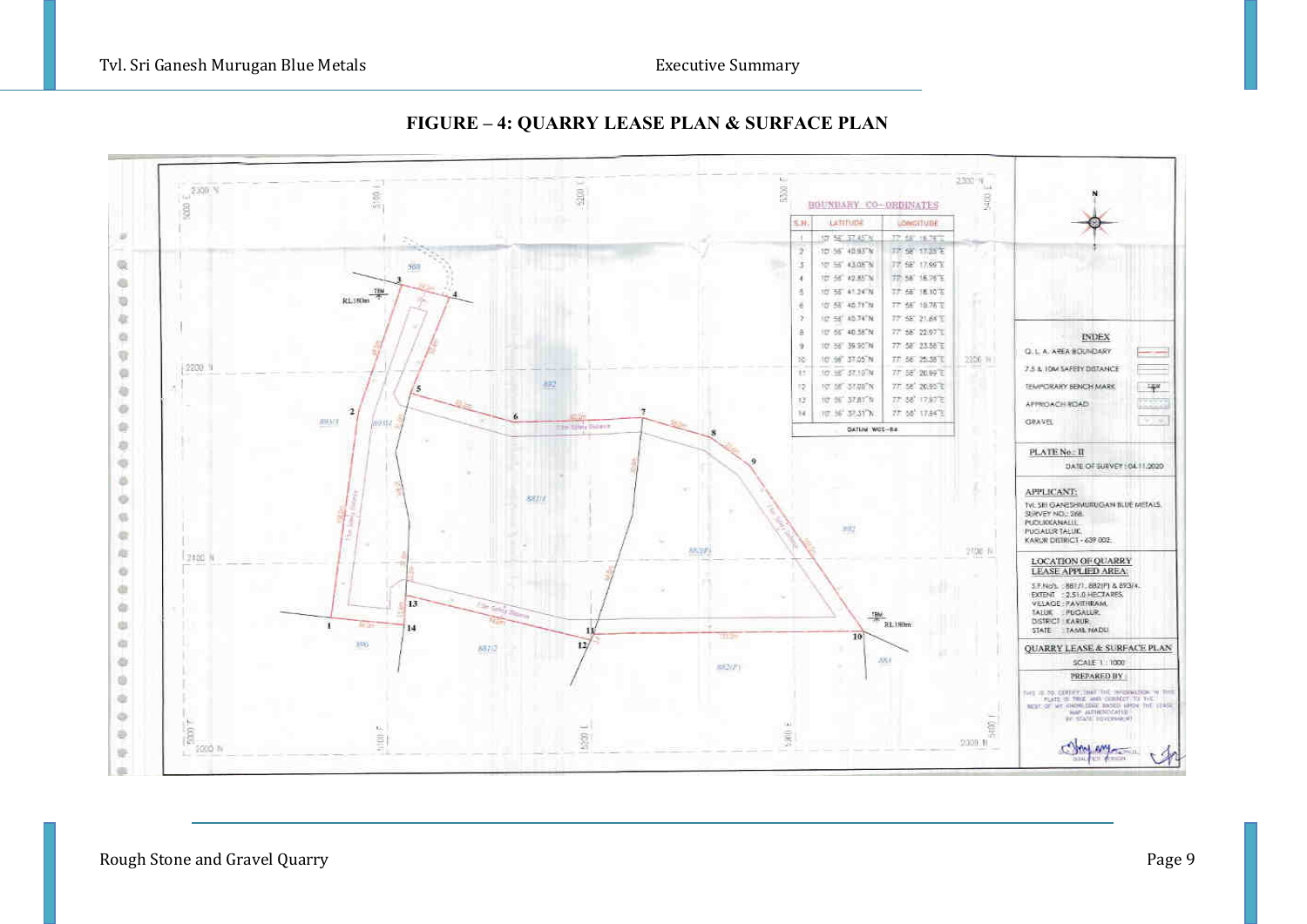#### **2.4 METHOD OF MINING**

 Opencast Mechanized Mining Method is being proposed by formation of 5.0 meter height bench with a bench width not less than the bench height. However, as far as the quarrying of Rough Stone is concerned, observance of the provisions of Regulation 106 (2) (b) as above is seldom possible due to various inherent petro genetic factors coupled with mining difficulties. Hence it is proposed to obtain relaxation to the provisions of the above regulation from the Director of Mines Safety for which necessary provision is available with the Regulation 106 (2) (b) of MMR-1961, under Mine Act – 1952.

The top layer of Topsoil will be Excavate directly by Hydraulic Excavators and preserved all along the safety barrier to facilitate greenbelt development during Mine Closure Stage. The Rough Stone is a batholith formation and the splitting of rock mass of considerable volume from the parent rock mass will be carried out by deploying jackhammer drilling and Slurry Explosives will be used for blasting. Hydraulic Excavators attached with Rock Breakers unit will be deployed for breaking large boulders to required fragmented sizes to avoid secondary blasting and hydraulic excavators attached with bucket unit will be deployed for loading the Rough Stone into the tippers and then the stone is transported from pithead to the nearby crushers.

#### **2.5 PROPOSED MACHINERY DEPLOYMENT**

| S.NO. | <b>TYPE</b>                                  | NOS SIZE/CAPACITY | <b>MOTIVE</b><br><b>POWER</b> |
|-------|----------------------------------------------|-------------------|-------------------------------|
|       | <b>Tractor Mounted Compressor</b>            | $40$ psi          | Diesel Drive                  |
|       | Jack Hammer                                  | 32 mm dia         | Compressed air                |
|       | Excavator with Bucket / Rock Breaker<br>Unit | 300               | Diesel Drive                  |
|       | Tippers / Dumpers                            | 20 Tonnes         | Diesel Drive                  |

#### **2.6 CONCEPTUAL MINING PLAN/ FINAL MINE CLOSURE PLAN**

The ultimate pit size is designed based on certain practical parameters such as economical depth of mining, safety zones, permissible area, etc.,

#### **2.7 ULTIMATE PIT DIMENSION**

| D <sub>it</sub> | Length $(Max)$ $(m)$ | Width (Max) (m) | Depth (Max) (m) |
|-----------------|----------------------|-----------------|-----------------|
|                 | 02                   |                 | 35m bgl         |

#### **3.0 DESCRIPTION OF THE ENVIRONMENT**

 The baseline status of the project environment is described section wise for better understanding of the broad spectrum conditions. The baseline environment quality represents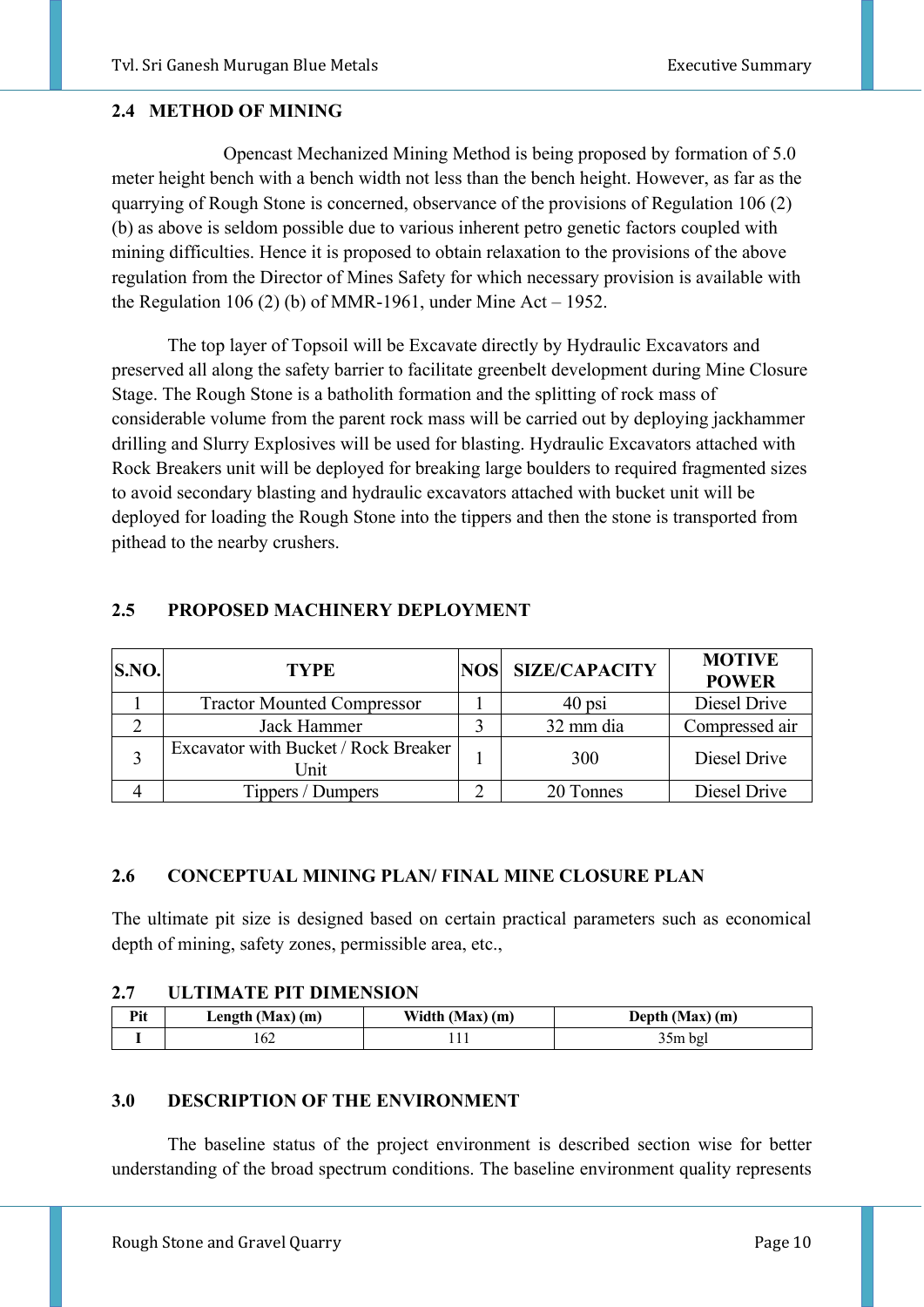the background environmental scenario of various environmental components such as Land, Water, Air, Noise, Biological and Socio-economic status of the study area. Field monitoring studies to evaluate the base line status of the project site were carried out covering March 2021 – May 2021 as per CPCB & MoEF & CC guidelines.

| 3.1 ENVIRONMENT MONITORING ATTRIBUTES |
|---------------------------------------|
|---------------------------------------|

| <b>Attribute</b>                                                                                                                                               | <b>Parameters</b>                                                                                               | <b>Frequency of Monitoring</b>                                        | No. of<br>Locations                                                                                 | Protocol                                                                                     |
|----------------------------------------------------------------------------------------------------------------------------------------------------------------|-----------------------------------------------------------------------------------------------------------------|-----------------------------------------------------------------------|-----------------------------------------------------------------------------------------------------|----------------------------------------------------------------------------------------------|
| Land-use<br>Land cover                                                                                                                                         | Land-use Pattern within<br>10 km radius of the study<br>area                                                    | Data's from census<br>handbook 2011 and from<br>the satellite imagery | Study Area                                                                                          | Satellite Imagery<br>Primary Survey                                                          |
| Soil                                                                                                                                                           | Physio-Chemical<br>Once during the study<br>Characteristics<br>period                                           |                                                                       | 6<br>$(1 \text{ core } 8, 5)$<br>buffer zone)                                                       | IS 2720<br>Agriculture Handbook -<br>Indian Council of<br>Agriculture Research,<br>New Delhi |
| Water Quality                                                                                                                                                  | Physical,<br>Chemical and<br>Bacteriological<br>Parameters                                                      | Once during the study<br>period                                       | 6<br>(2 surface<br>water $& 4$<br>ground<br>water)                                                  | IS 10500& CPCB<br>Standards                                                                  |
| Meteorology                                                                                                                                                    | Wind Speed<br><b>Wind Direction</b><br>Temperature<br>Cloud cover<br>Dry bulb temperature<br>Rainfall           | 1 Hourly Continuous<br>Mechanical/Automatic<br><b>Weather Station</b> | 1                                                                                                   | Site specific primary<br>data&<br>Secondary Data from<br><b>IMD</b> Station                  |
| $PM_{10}$<br>PM <sub>2.5</sub><br>Ambient Air<br>24 hourly twice a week<br>SO <sub>2</sub><br>Quality<br>(3 Months)<br>NO <sub>X</sub><br><b>Fugitive Dust</b> |                                                                                                                 | 8<br>$(2 \csc \& 6$<br>buffer)                                        | IS 5182 Part 1-23<br>National Ambient Air<br>Quality Standards,<br><b>CPCB</b>                      |                                                                                              |
| Noise Levels                                                                                                                                                   | <b>Ambient Noise</b>                                                                                            | Hourly observation for 24<br>Hours per location                       | 8<br>$(2 \csc \& 6)$<br>buffer zone)                                                                | IS 9989<br>As per CPCB<br>Guidelines                                                         |
| Through field visit during<br>Existing Flora and Fauna<br>Ecology<br>the study period                                                                          |                                                                                                                 | Study Area                                                            | Primary Survey by<br>Quadrate & Transect<br>Study<br>Secondary Data - Forest<br><b>Working Plan</b> |                                                                                              |
| Socio Economic<br>Aspects                                                                                                                                      | Socio-Economic<br>Characteristics,<br>Population Statistics and<br>Existing Infrastructure in<br>the study area | Site Visit & Census<br>Handbook, 2011                                 | Study Area                                                                                          | Primary Survey, census<br>handbook & need based<br>assessments.                              |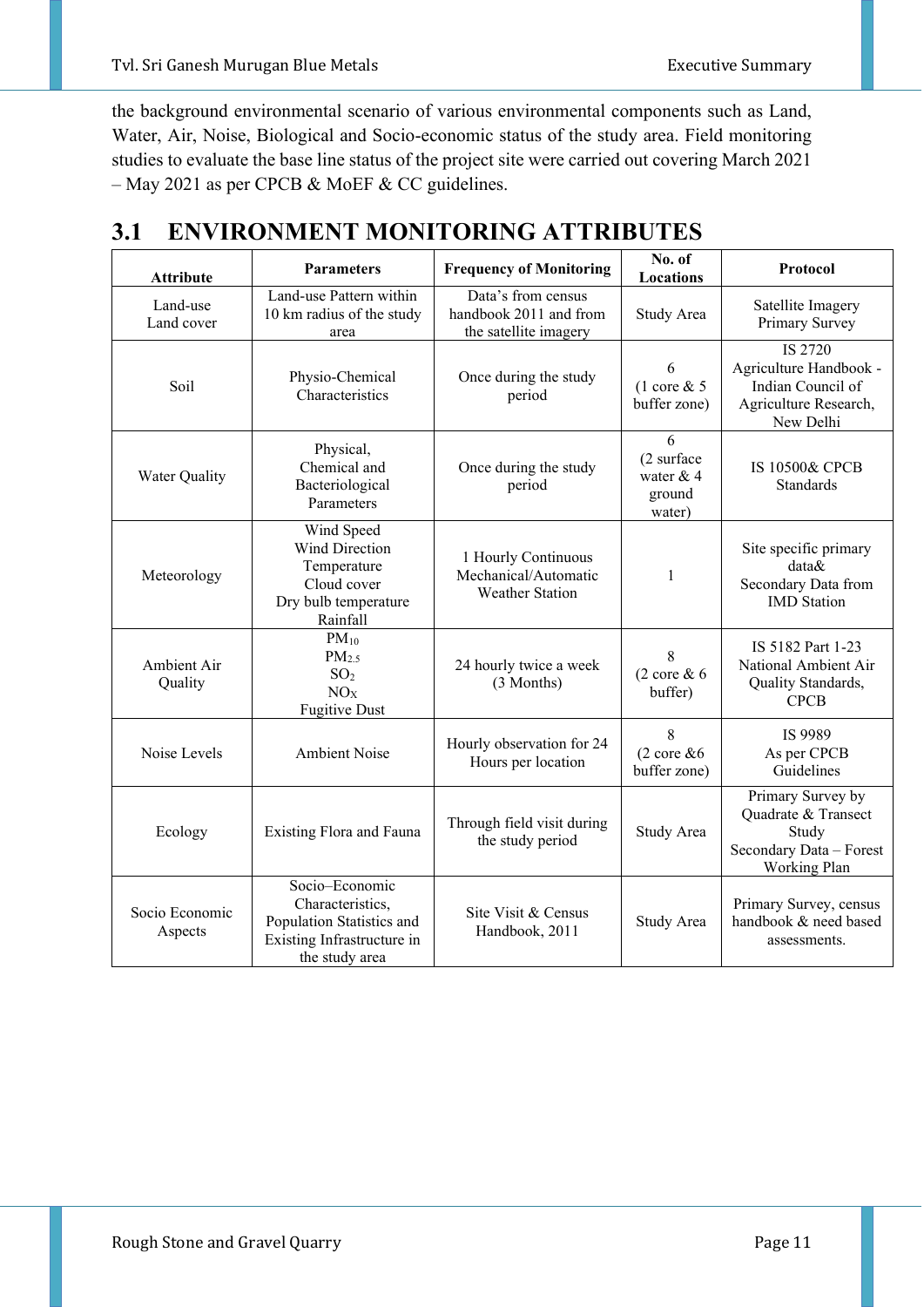#### **3.2 LAND ENVIRONMENT**

 A visual interpretation technique has been adopted for land use classification based on the keys suggested in the chapter – V of the guidelines issued by NNRMS Bangalore  $& Level$ III classification with 1:50,000 scale for the preparation of land use mapping. Land use pattern of the area was studied through LISS III imagery of Bhuvan (ISRO). The 10 km radius map of study area was taken for analysis of Land use cover.

| S.NO | <b>CLASSIFICATION</b> | <b>AREA IN HECTARES</b> | <b>AREA IN %</b> |
|------|-----------------------|-------------------------|------------------|
|      | Builtup- Urban        | 1532.48                 | 4.69             |
| 2    | Builtup-Rural         | 2509.86                 | 7.69             |
| 3    | Mining Area           | 925.923                 | 2.83             |
| 4    | Scrub Land            | 598.761                 | 1.83             |
|      | Fallow Land           | 12750                   | 39               |
| 6    | Agricultural Land     | 832.461                 | 2.55             |
|      | River                 | 493.028                 | 1.51             |
| 8    | Barren rocky          | 253.714                 | 0.77             |
| 9    | <b>Water Bodies</b>   | 185.221                 | 0.56             |
| 10   | Crop Land             | 12530.9                 | 38.4             |
|      | <b>TOTAL</b>          | 32612.4                 | 100              |

**TABLE 3.1: LAND USE / LAND COVER TABLE 10 KM RADIUS** 

 From the above Land Use Map, Pie Diagram and land Use Table; it is inferred that the majority of the land in the study area is Agriculture land (includes, crop land, fallow land) 79.95 % followed by Built-up area (Rural & Urban) 12.38%, Mining area 2.83%, Barren & scrub 2.6% and water bodies (Rivers Stream Canals) is around 2.07 %. The total built up mining area within the study area is 925.923 ha i.e. 2.83 %. The cluster area of 19.89.0 ha contributes about 2.14 % of the total mining area within the study area and this proposed project area of 2.51.0 ha contributes about 0.27 % of the total mining area within the study area. This small percentage of Mining Activities shall not have any significant impact on the environment **3.3 SOIL ENVIRONMENT** 

 The samples were analysed as per the standard methods prescribed in "Soil Chemical Analysis (M.L. Jackson, 1967) & Department of Agriculture, Cooperation & Farmers Welfare, Ministry of Agriculture & Farmers Welfare, Government of India". The important properties analysed for soil are bulk density, porosity, infiltration rate, pH and Organic matter, kjeldahi Nitrogen, Phosphorous and Potassium

#### **Interpretation & Conclusion**

- Variation in pH of the soil in the study area was found to be 7.12 to 8.14
- Mostly the soils collected from different location in the study area are Sandy loam in texture.
- The bulk density of the soil in the study area ranged between  $0.61 1.39$  g/cc.
- Organic carbon of the soil in the study area ranged between 0.71 1.22 %.
- Available Nitrogen, available phosphorous and potassium content is low.

#### **3.4 WATER ENVIRONMENT**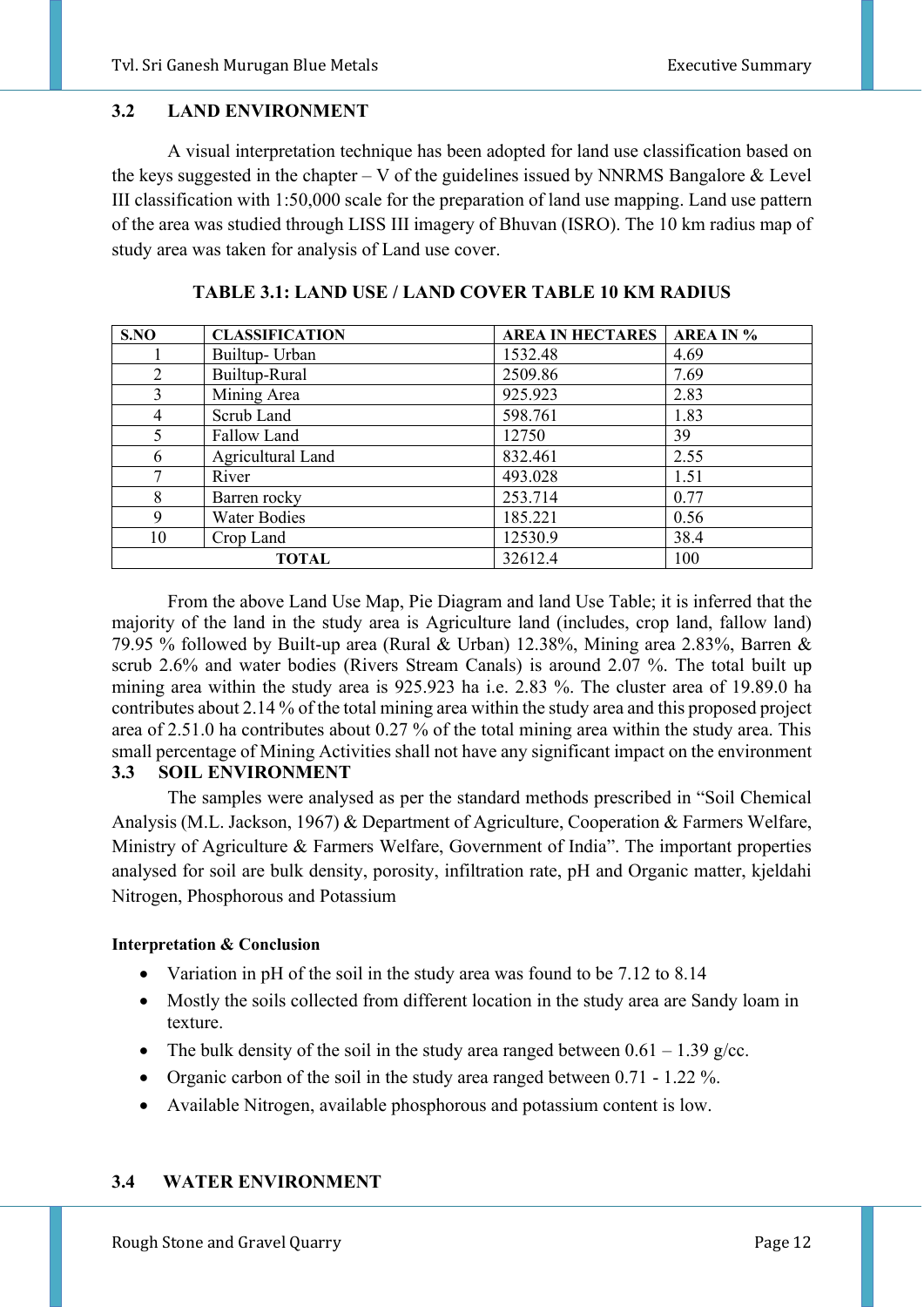The study area is studded with few tanks that serve as the source of drinking water and also their surplus feeds adjoining tanks. The rainfall over the area is moderate, the rainwater storage in open wells and trenches are in practice over the area and the stored water acts as source of freshwater for couple of months after rainy season.

#### **Surface Water**

#### **Ph:**

The pH varied from  $7.06 - 7.62$  while turbidity found within the standards (Optimal pH range for sustainable aquatic life is 6.5 to 8.5 pH).

#### **Total Dissolved Solids:**

Total Dissolved Solids varied from 449 - 502 mg/l, the TDS mainly composed of carbonates, bicarbonates, Chlorides, phosphates and nitrates of calcium, magnesium, sodium and other organic matter.

#### **Other parameters:**

Chloride is 165 - 190 mg/l. Nitrates is  $7.2 - 9.5$  mg/l, while sulphates is 28.3 mg/l. Whereas, the micronutrient iron (Fe) ranges from  $0.11 - 0.17$  mg/kg and whereas the values of zinc (Zn) and copper (Cu) are in Below Detection Limit (BDL).

#### **Ground Water**

The pH of the water samples collected ranged from  $6.72 - 7.40$  and within the acceptable limit of 6.5 to 8.5. pH, Sulphates and Chlorides of water samples from all the sources are within the limits as per the Standard. On Turbidity, the water samples meet the requirement. The Total Dissolved Solids were found in the range of 420 to 485 mg/l in all samples. The Total hardness varied between 155.3 to 178 mg/l for all samples.

 On Microbiological parameters, the water samples from all the locations meet the requirement. The parameters thus analysed were compared with IS 10500:2012 and are well within the prescribed limits.

#### **3.5 AIR ENVIRONMENT**

The baseline studies on air environment include identification of specific air pollution parameters and their existing levels in ambient air. The ambient air quality with respect to the study zone of 10 km radius around the proposed quarry forms the baseline information.

#### **FIGURE – 6: WIND ROSE DIAGRAM**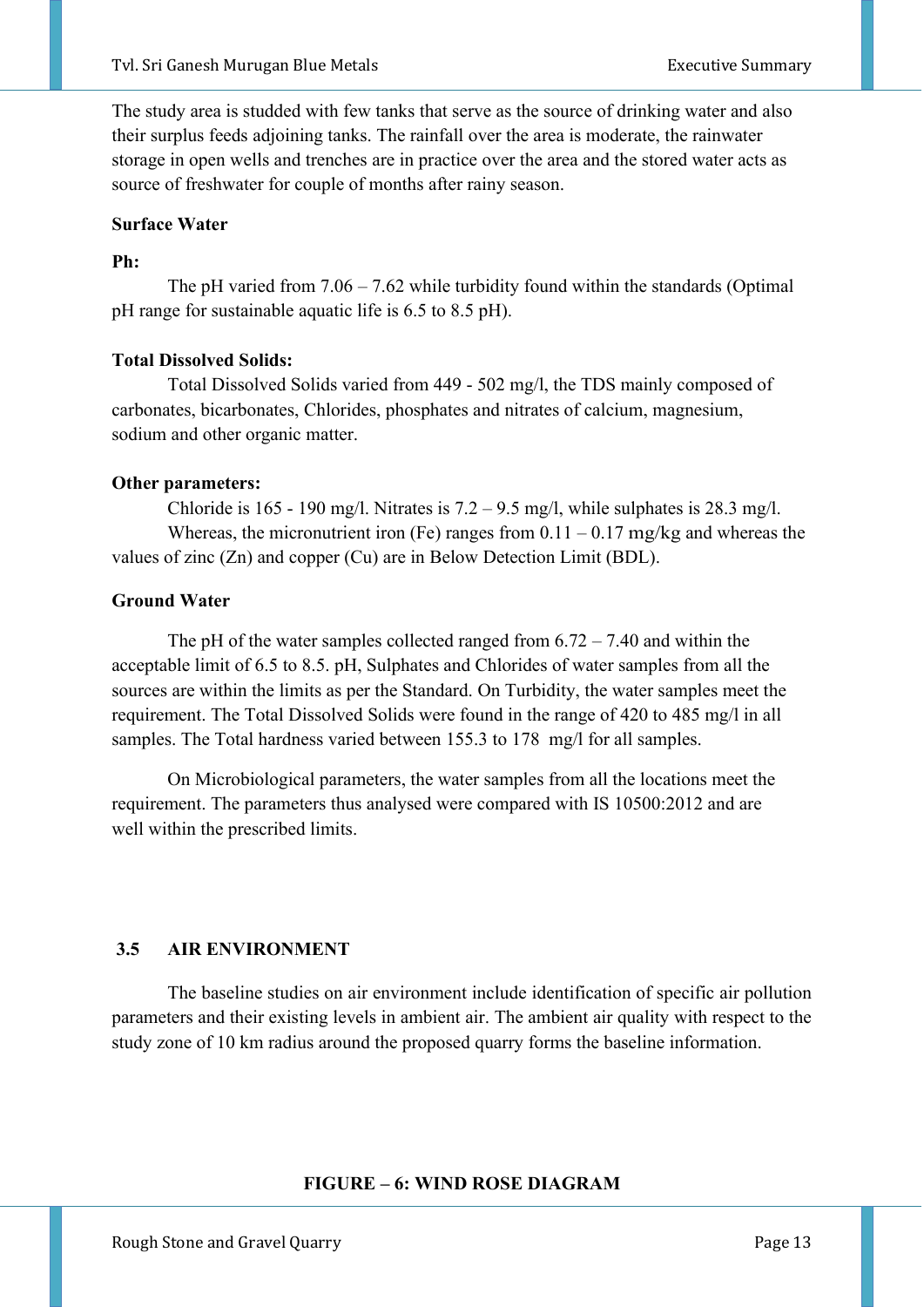

#### **3.6 SUMMARY OF AMBIENT AIR QUALITY**

As per monitoring data, PM10 ranges from  $46.3 \text{ µg/m}$ 3 to  $37.1 \text{ µg/m}$ 3, PM2.5 data ranges from 25.3  $\mu$ g/m3 to 15.9  $\mu$ g/m3, SO2 ranges from 9.8  $\mu$ g/m3 to 4.1  $\mu$ g/m3 and NO2 data ranges from 24.9 µg/m3 to 15.7 µg/m3. The concentration levels of the above criteria pollutants were observed to be well within the limits of NAAQS prescribed by CPCB.**3.7** 

#### **NOISE ENVIRONMENT**

- Ambient noise levels were measured at 8 (Eight) locations around the proposed project area.
- Noise levels recorded in core zone during day time were from  $47.8 48.1$  dB (A) Leq and during night time were from  $37.6 - 38.0$  dB (A) Leq.
- Noise levels recorded in buffer zone during day time were from  $44.3 48.4$  dB (A) Leq and during night time were from  $36.6 - 40.1$  dB (A) Leq.

The values of noise observed in some of the areas are primarily owing to quarrying activities due to cluster of quarries within 500m radius, movement of vehicles and other anthropogenic activities.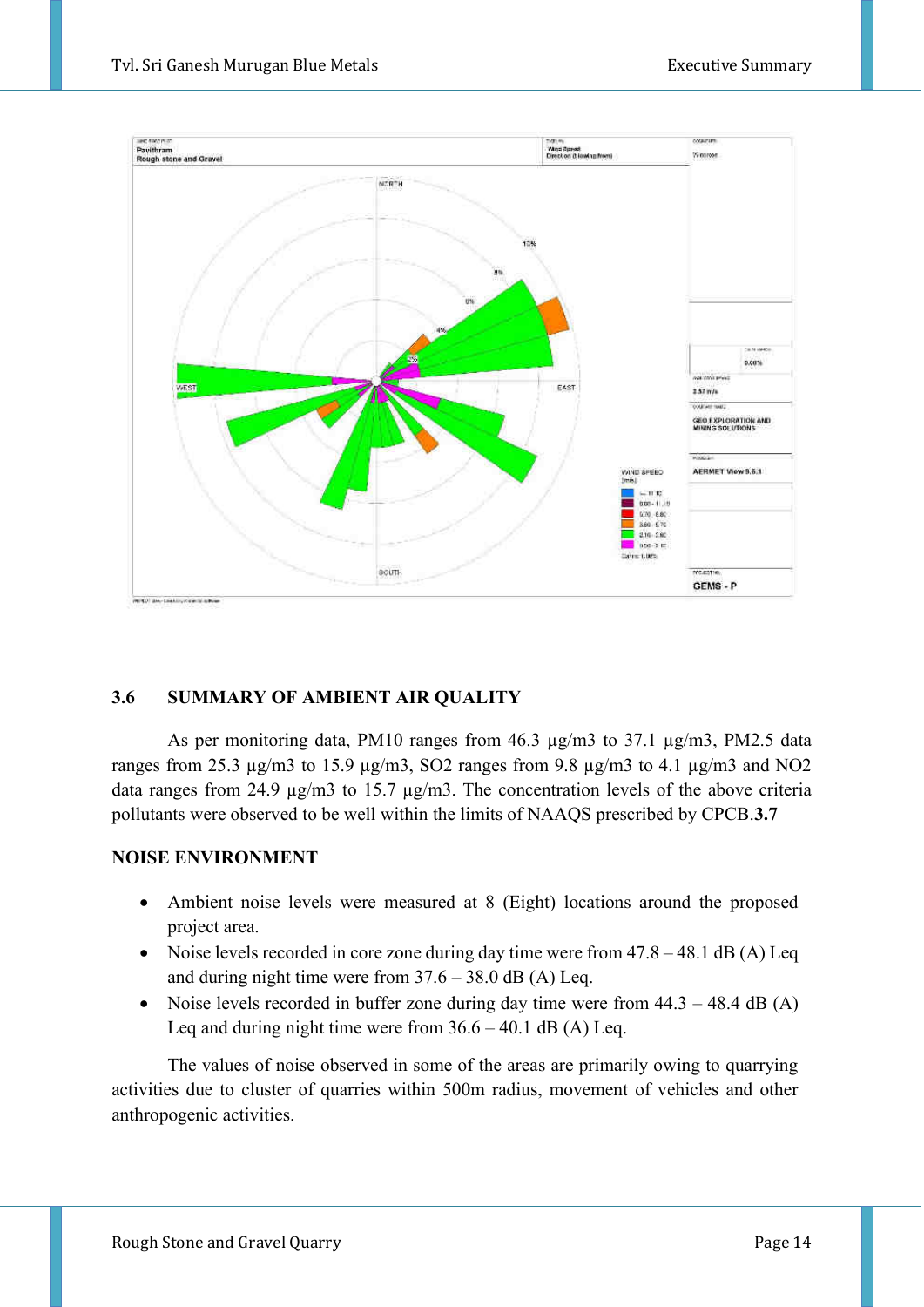#### **3.8 ECOLOGICAL ENVIRONMENT**

The study involved in the collection of primary data by conducting a survey in the field, examination of floral and faunal records in previously published reports and records. Analysis of the information is the view of the possible alteration in the environment of the project site. For the survey of fauna, both direct and indirect observation methods were used.

There is no schedule I species of animals observed within study area as per Wildlife Protection Act 1972 as well as no species is in vulnerable, endangered or threatened category as per IUCN. There is no endangered red list species found in the study area. Hence this small operation over short period of time will not have any significant impact on the surrounding flora and fauna.

#### **3.9 SOCIO ECONOMIC ENVIRONMENT**

It includes demographic structure of the area, provision of basic amenities viz., housing, education, health and medical services, occupation, water supply, sanitation, communication, transportation, prevailing diseases pattern as well as feature like temples, historical monuments etc., at the baseline level. This will help in visualizing and predicting the possible impact depending upon the nature and magnitude of the project.

The socio economic study of surveyed villages gives a clear picture of its population, average household size, literacy rate and sex ratio etc. It is also found that a part of population is suffering from lack of permanent job to run their day to day life. Their expectation is to earn some income for their sustainability on a long-term basis.

The proposed project will aim to provide preferential 18 persons to the local people there by improving the indirect employment opportunity for 40 persons and in turn the social standards will improve.

#### **4. ANTICIPATED ENVIRONMENTAL IMPACTS AND MITIGATION MEASURES**

In order to maintain the environmental commensuration with the mining operation, it is essential to undertake studies on the existing environmental scenario and assess the impact on different environmental components. This would help in formulating suitable management plans sustainable resource extraction.

#### **4.1 LAND ENVIRONMENT:**

#### **ANTICIPATED IMPACT**

- Permanent or temporary change on land use and land cover.
- Change in Topography: Topography of the ML area will change at the end of the life of the mine.
- Movement of heavy vehicles sometimes cause problems to agricultural land, human habitations due to dust, noise and it also causes traffic hazards.
- Due to degradation of land by pitting the aesthetic environment of the core zone may be affected.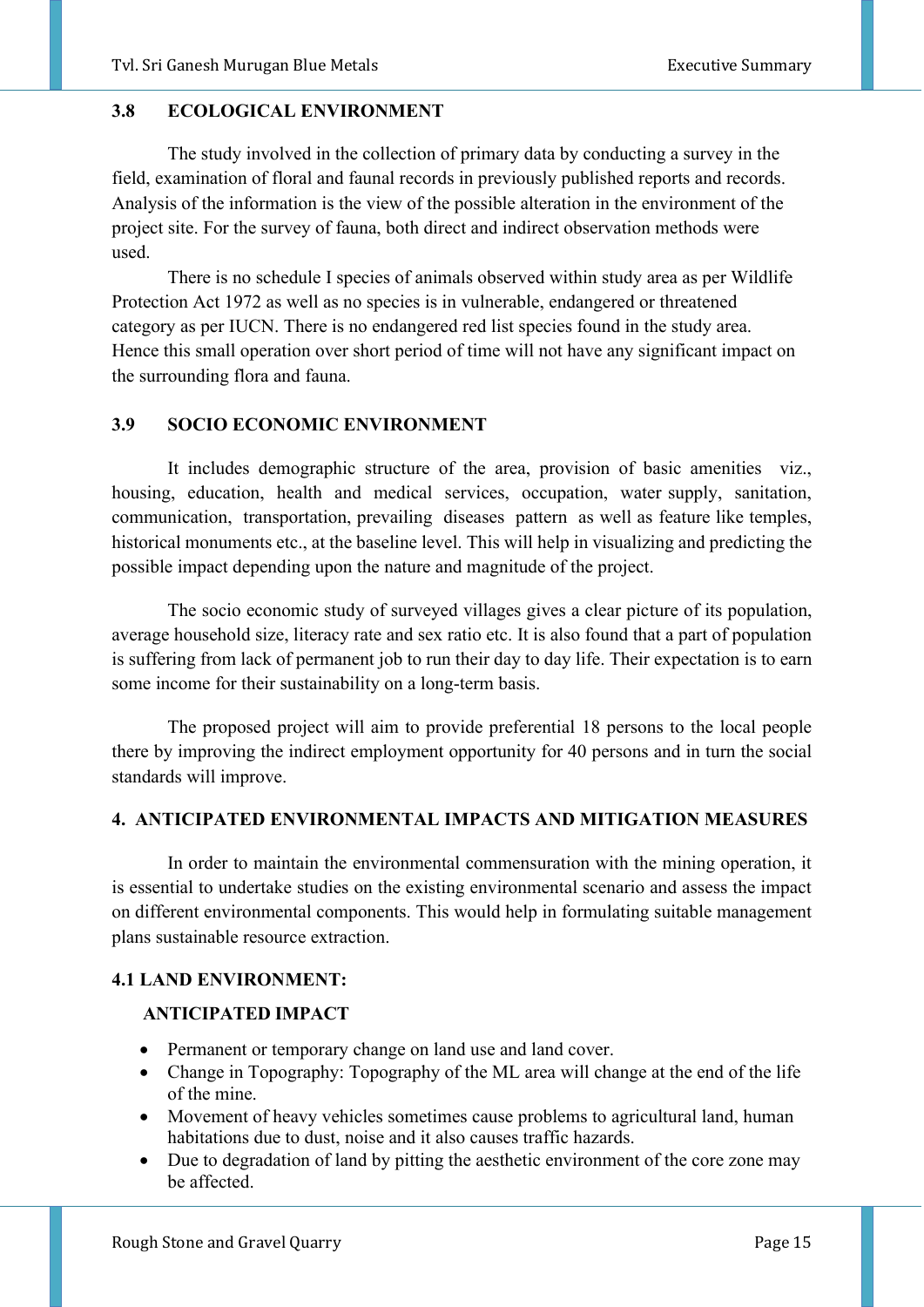- Earthworks during the rainy season increase the potential for soil erosion and sediment laden water entering the water ways.
- If no due care is taken wash off from the exposed working area may choke the water course & can also causes the siltation of water course

#### **MITIGATION MEASURES**

- The mining activity will be gradual confined in blocks and excavation will be undertaken progressively along with other mitigative measures like phase wise development of greenbelt etc.,
- Construction of garland drains all around the quarry pits and construction of check dam at strategic location in lower elevations to prevent erosion due to surface runoff during rainfall and also to collect the storm water for various uses within the proposed area
- Green belt development along the boundary within safety zone. The small quantity of water stored in the mined-out pit will be used for greenbelt
- Thick plantation will be carried out on unutilized area, top benches of mined out pits, on safety barrier, etc.,
- At conceptual stage, the land use pattern of the quarry will be changed into Greenbelt area and temporary reservoir
- **•** In terms of aesthetics, natural vegetation surrounding the quarry will be retained (such as in a buffer area i.e., 7.5 m safety barrier and other safety provided) so as to help minimise dust emissions.
- Proper fencing will be carried out at the conceptual stage, Security will be posted round the clock, to prevent inherent entry of the public and cattle

#### **4.2 SOIL ENVIRONMENT**

#### **IMPACT ON SOIL ENVIRONMENT**

 **Erosion and Sedimentation** (Removal of protective vegetation cover; Exposure of underlying soil horizons that may be less pervious, or more erodible than the surface layers; Reduced capacity of soils to absorb rainfall; Increased energy in storm-water runoff due to concentration and velocity; and Exposure of subsurface materials which are unsuitable for vegetation establishment).

#### **MITIGATION MEASURES FOR SOIL CONSERVATION**

- Run-off diversion Garland drains will be constructed all around the project boundary to prevent surface flows from entering the quarry works areas. And will be discharged into vegetated natural drainage lines, or as distributed flow across an area stabilised against erosion.
- Sedimentation ponds Run-off from working areas will be routed towards sedimentation ponds. These trap sediment and reduce suspended sediment loads before runoff is discharged from the quarry site. Sedimentation ponds should be designed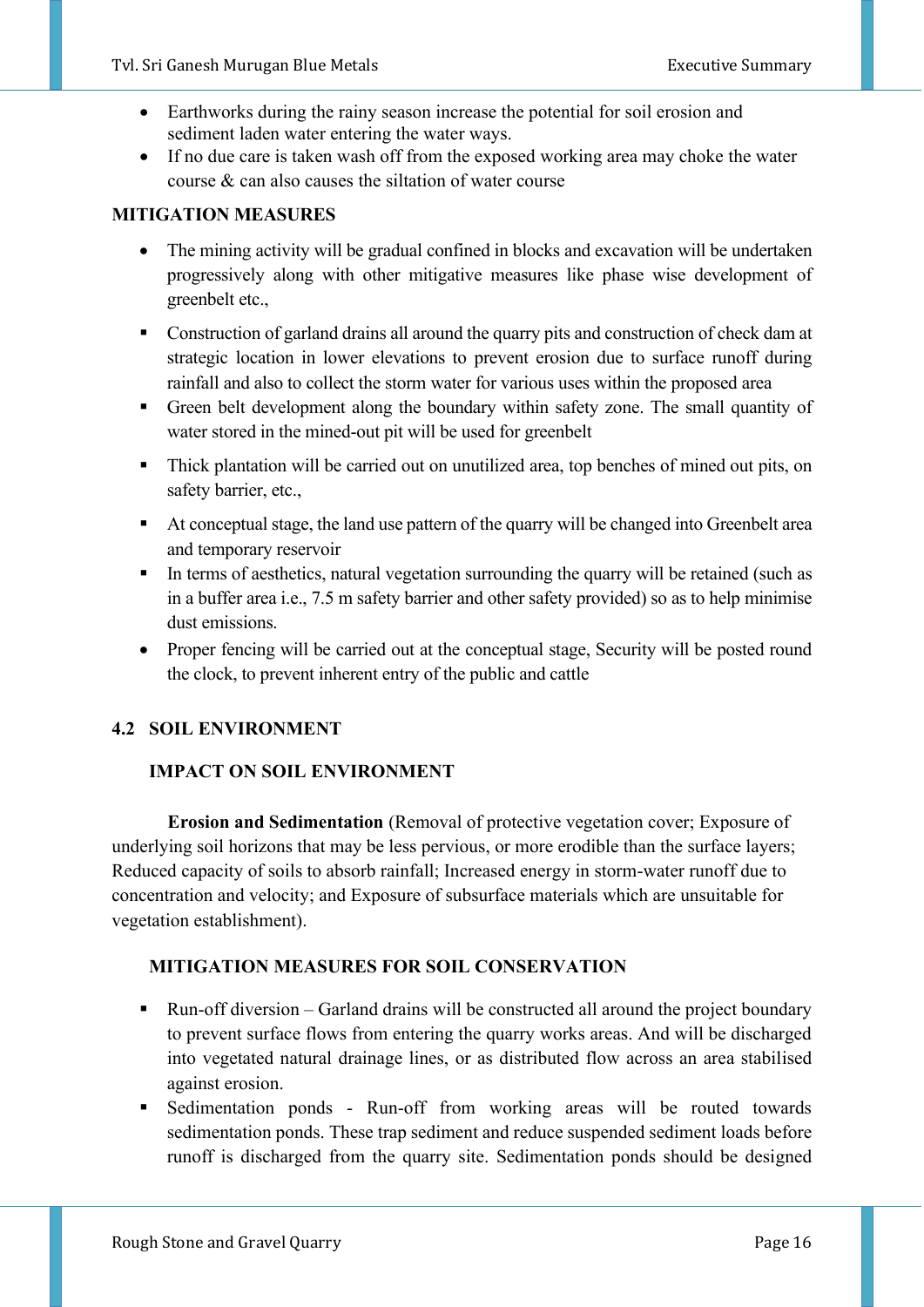based on runoff, retention times, and soil characteristics. There may be a need to provide a series of sedimentation ponds to achieve the desired outcome.

- Retain vegetation Retain existing or re-plant the vegetation at the site wherever possible.
- Monitoring and maintenance Weekly monitoring and daily maintenance of erosion control systems so that they perform as specified specially during rainy season

#### **4.2 WATER ENVIRONMENT**

#### **ANTICIPATED IMPACT**

- The major sources of water pollution normally associated due to mining and allied operations are:
	- o Generation of waste water from vehicle washing.
	- o Washouts from surface exposure or working areas
	- o Domestic sewage
	- o Disturbance to drainage course in the project area
	- o Mine Pit water discharge
- Increase in sediment load during monsoon in downstream of lease area
- **•** This being a mining project, there will be no process effluent. Waste from washing of machinery may result in discharge of Oil & grease, suspended solids.
- The sewage from soak pit may percolate to the ground water table and contaminate it.
- Surface drainage may be affected due to Mining
- Abstraction of water may lead to depletion of water table

#### **MITIGATION MEASURES**

- Garland drain, settling tank will be constructed along the project area. The Garland drain will be connected to settling tank and sediments will be trapped in the settling traps and only clear water will be discharged out to the natural drainage
- Rainwater will be collected in sump in the mining pits and will be allowed to store and pumped out to surface setting tank of 15 m x 10m x 3m to remove suspended solids if any. This collected water will be judiciously used for dust suppression and such sites where dust likely to be generated and for developing green belt. The proponent will collect and judicially utilize the rainwater as part of rainwater harvesting system.
- **•** Providing benches with inner slopes and through a system of drains and channels, allowing rain water to descent into surrounding drains, so as to minimize the effects of erosion & water logging arising out of uncontrolled descent of water
- Reuse the water collected during storm for dust suppression and greenbelt development within the mines
- **Exercise 1** Installing interceptor traps/oil separators to remove oils and greases. Water from the tipper wash-down facility and machinery maintenance yard will pass through interceptor traps/oil separators prior to its reuse;
- Using flocculating or coagulating agents to assist in the settling of suspended solids during monsoon seasons;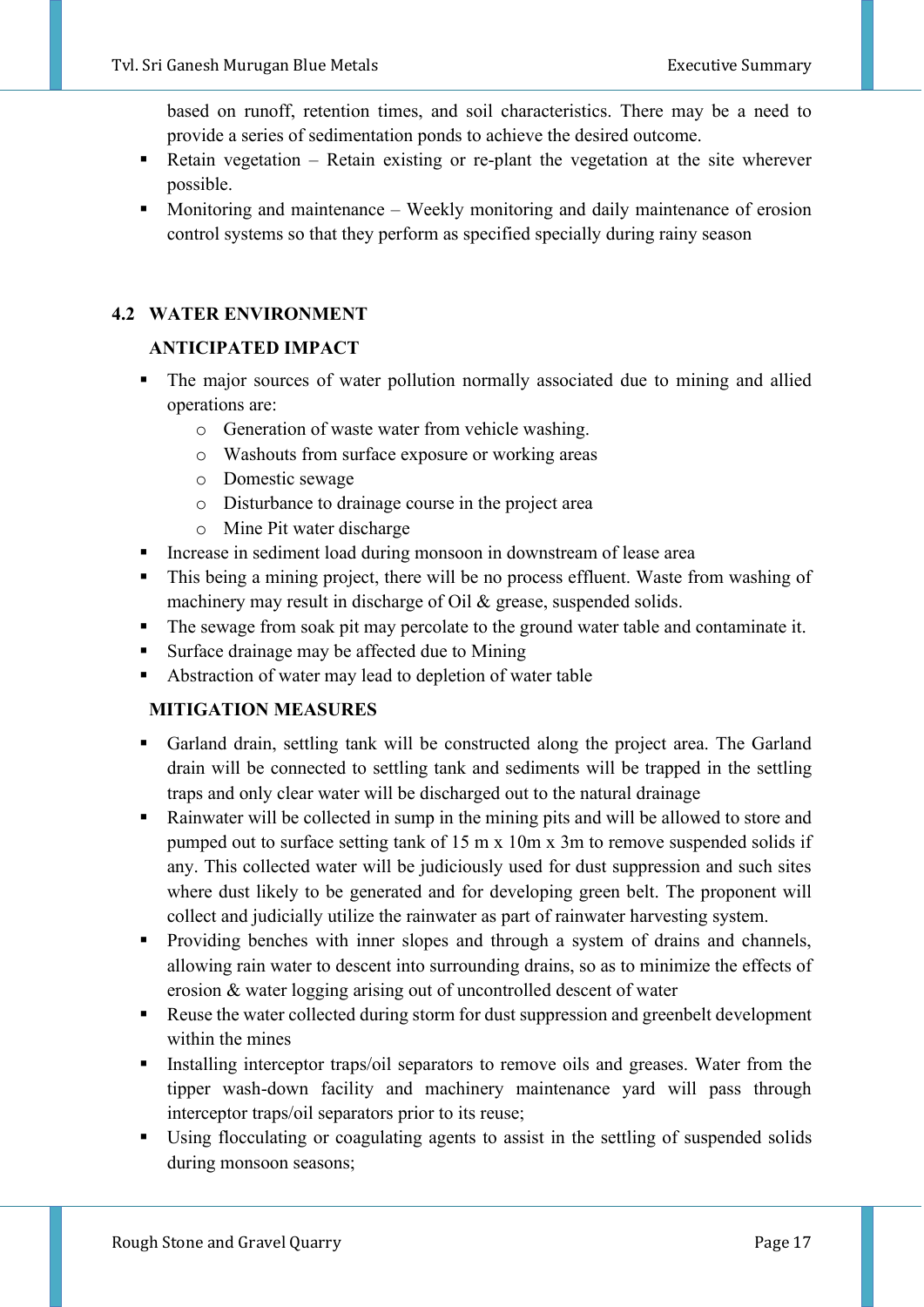- **•** Periodic (every 6 month once) analysis of quarry pit water and ground water quality in nearby villages
- Domestic sewage from site office & urinals/latrines provided in ML is discharged in septic tank followed by soak pits
- Waste water discharge from mine will be treated in settling tanks before using for dust suppression and tree plantation purposes
- De-silting will be carried out before and immediately after the monsoon season
- Regular monitoring (every 6 month once) and analysing the quality of water in open well, bore wells and surface water

#### **4.3 AIR ENVIRONMENT**

#### **ANTICIPATED IMPACT**

- During mining, at various stages activities such as excavation, drilling, blasting, and transportation of materials, particular matter (PM), gases such as Sulphur dioxide, oxides of Nitrogen from vehicular exhaust are the main air pollutants.
- **Emissions of noxious gases due to incomplete detonation of explosive may sometimes** pollute the air.
- **•** The fugitive dust released from the mining operations may cause effect on the mine workers who are directly exposed to the fugitive dust.
- Simultaneously, the air-borne dust may travel to longer distances and settle in the villages located near the mine lease area.

#### **MITIGATION MEASURES**

**Drilling –** To control dust at source, wet drilling will be practiced. Where there is a scarcity of water, suitably designed dust extractor will be provided for dry drilling along with dust hood at the mouth of the drill-hole collar.

#### **Advantages of Wet Drilling:-**

- In this system dust gets suppressed close to its formation. Dust suppression become very effective and the work environment will be improved from the point of occupational comfort and health.
- Due to dust free atmosphere, the life of engine, compressor etc., will be increased.
- The life of drill bit will be increased.
- The rate of penetration of drill will be increased.
- Due to the dust free atmosphere visibility will be improved resulting in safer working conditions.

**Blasting –**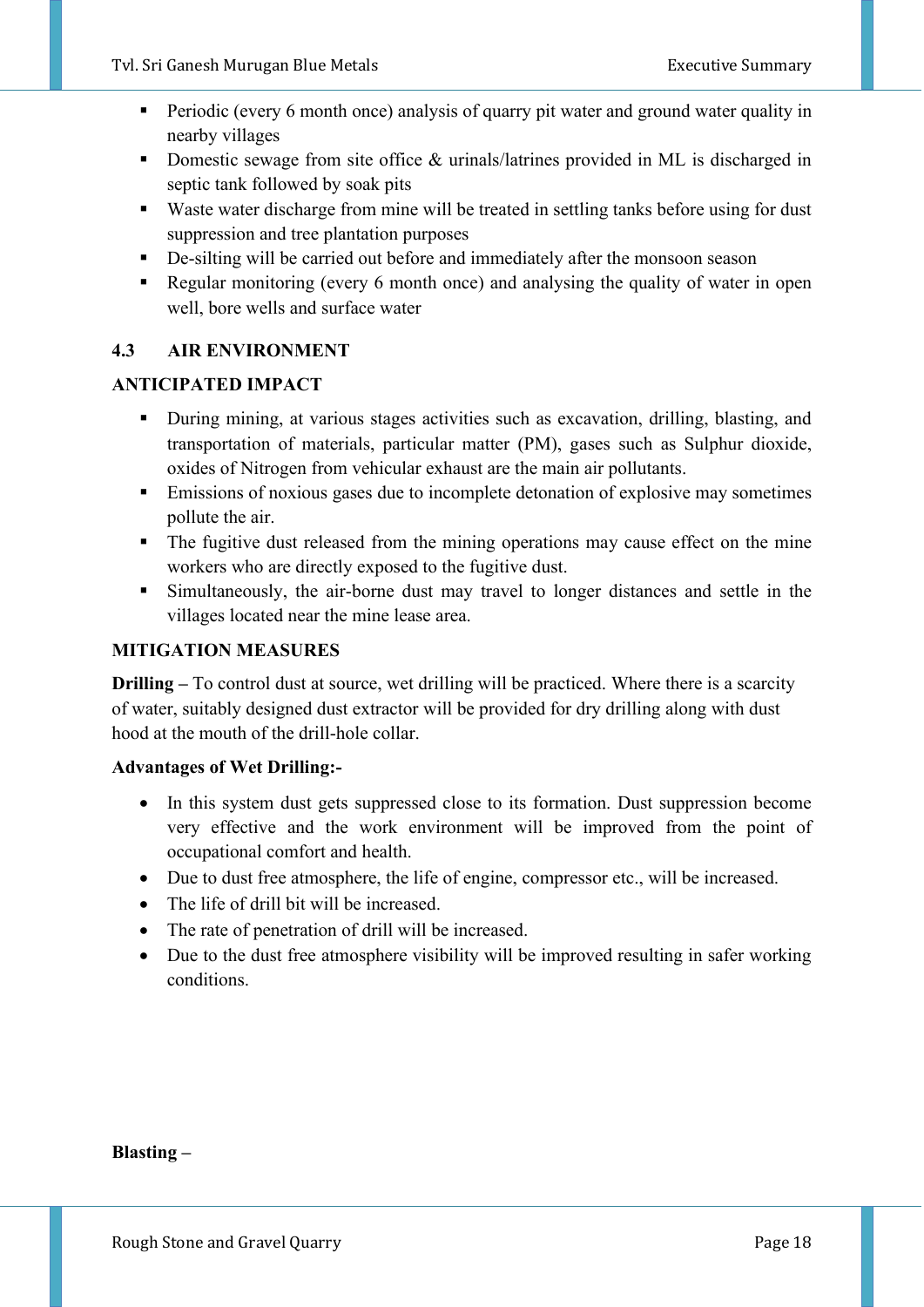- Establish time of blasting to suit the local conditions and water sprinkling on blasting face
- Avoid blasting i.e., when temperature inversion is likely to occur and strong wind blows towards residential areas
- Controlled blasting include Adoption of suitable explosive charge and short delay detonators, adequate stemming of holes at collar zone and restricting blasting to a particular time of the day i.e. at the time lunch hours, controlled charge per hole as well as charge per round of hole
- Before loading of material water will be sprayed on blasted material
- Dust mask will be provided to the workers and their use will be strictly monitored

#### **Haul Road & Transportation –**

- Water will be sprinkled on haul roads twice a day to avoid dust generation during transportation
- Transportation of material will be carried out during day time and material will be covered with taurpaulin
- The speed of tippers plying on the haul road will be limited below 20 km/hr to avoid generation of dust.
- Water sprinkling on haul roads & loading points will be carried out twice a day
- Main source of gaseous pollution will be from vehicle used for transportation of mineral; therefore weekly maintenance of machines improves combustion process & makes reduction in the pollution.
- The un-metalled haul roads will be compacted weekly before being put into use.
- Over loading of tippers will be avoided to prevent spillage.
- It will be ensured that all transportation vehicles carry a valid PUC certificate
- Grading of haul roads and service roads to clear accumulation of loose materials

#### **Green Belt –**

- Planting of trees all along main mine haul roads and regular grading of haul roads will be practiced to prevent the generation of dust due to movement of dumpers/trucks
- Green belt of adequate width will be developed around the project areas

#### **Occupational Health –**

- Dust mask will be provided to the workers and their use will be strictly monitored
- Annual medical check-ups, trainings and campaigns will be arranged to ensure awareness about importance of wearing dust masks among all mine workers & tipper drivers
- Ambient Air Quality Monitoring will be conducted six month once to assess effectiveness of mitigation measures proposed

#### **4.4 NOISE ENVIRONMENT**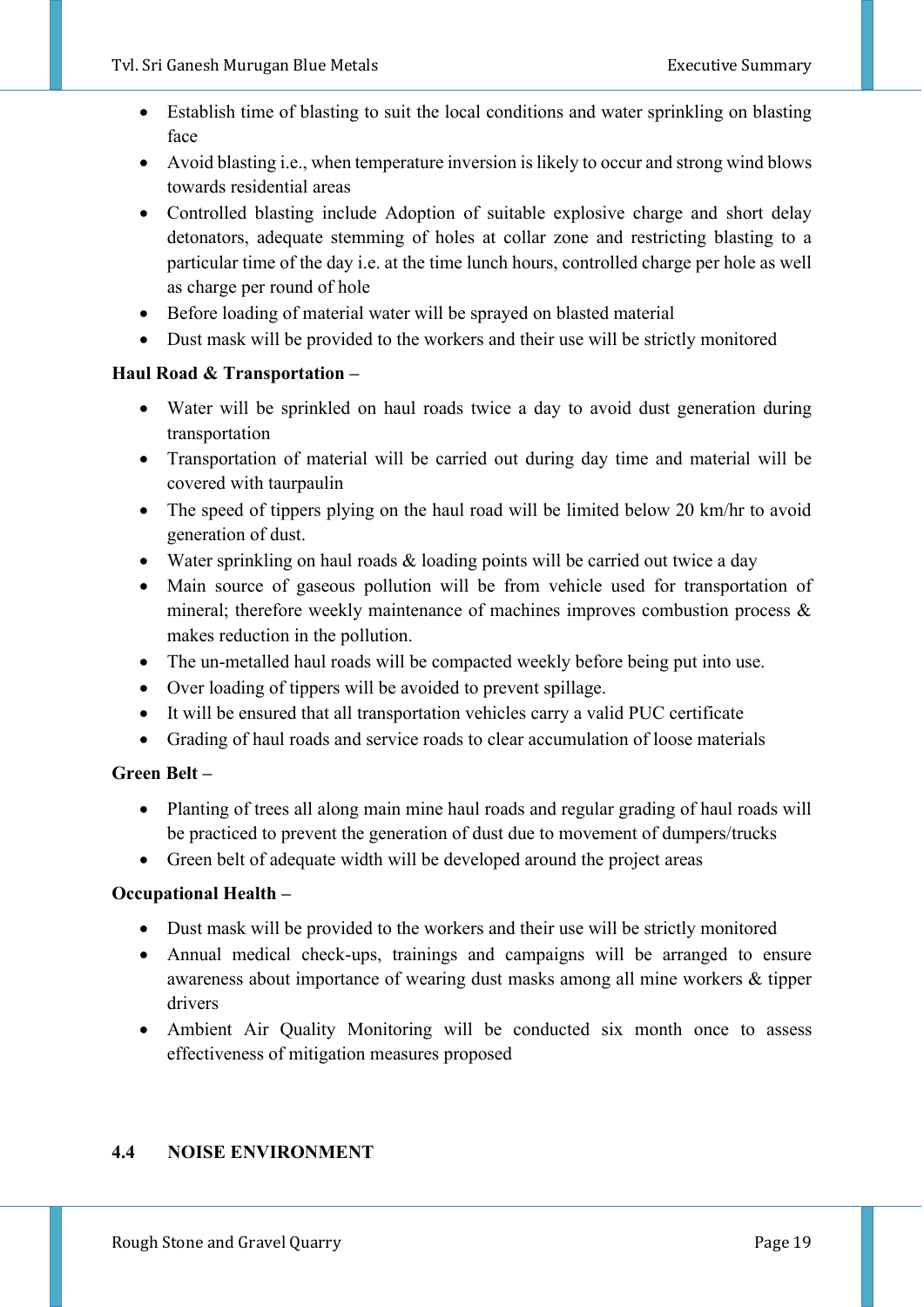#### **ANTICIPATED IMPACT**

Noise pollution poses a major health risk to the mine workers. Following are the sources of noise in the existing open cast mine project are being observed such as Drilling, & Blasting, Loading and during movement of vehicles.

#### **MITIGATION MEASURES**

- Usage of sharp drill bits while drilling which will help in reducing noise;
- Secondary blasting will be totally avoided and hydraulic rock breaker will be used for breaking boulders;
- Controlled blasting with proper spacing, burden, stemming and optimum charge/delay will be maintained;
- The blasting will be carried out during favourable atmospheric condition and less human activity timings by using nonelectrical initiation system;
- Proper maintenance, oiling and greasing of machines will be done every week to reduce generation of noise;
- Provision of sound insulated chambers for the workers working on machines (HEMM) producing higher levels of noise;
- Silencers / mufflers will be installed in all machineries;
- Green Belt/Plantation will be developed around the project area and along the haul roads. The plantation minimizes propagation of noise;
- Personal Protective Equipment (PPE) like ear muffs/ear plugs will be provided to the operators of HEMM and persons working near HEMM and their use will be ensured though training and awareness.
- Regular medical check–up and proper training to personnel to create awareness about adverse noise level effects.

#### **4.5 BIOLOGICAL ENVIRONMENT**

#### **ANTICIPATED IMPACT**

There is no Forest land, National Parks, Eco sensitive areas, Wild life sanctuaries within the radius of 10km.

 There are no migratory corridors, migratory avian-fauna, and rare endemic and endangered species. There are no wild animals in the area. No breeding and nesting site were identified in project site. No National park and Wildlife Sanctuary found within 10km radius. The dumps / bunds around the mine itself act as a good barrier for entry of stray animals. In the post mining stage, barbed wire fencing is proposed all around the mined-out void to prevent fall of animals in the mine pits.

#### **MITIGATION MEASURES**

 Keeping all this in mind the mitigations have been suggested under environmental management plan. With the understanding of the role of plant species as bio-filter to control air pollution, appropriate plant species (mainly tree species) have been suggested conceding the area/site requirements and needed performance of specific species. The details of year wise proposed plantation program are given in Table 4.13.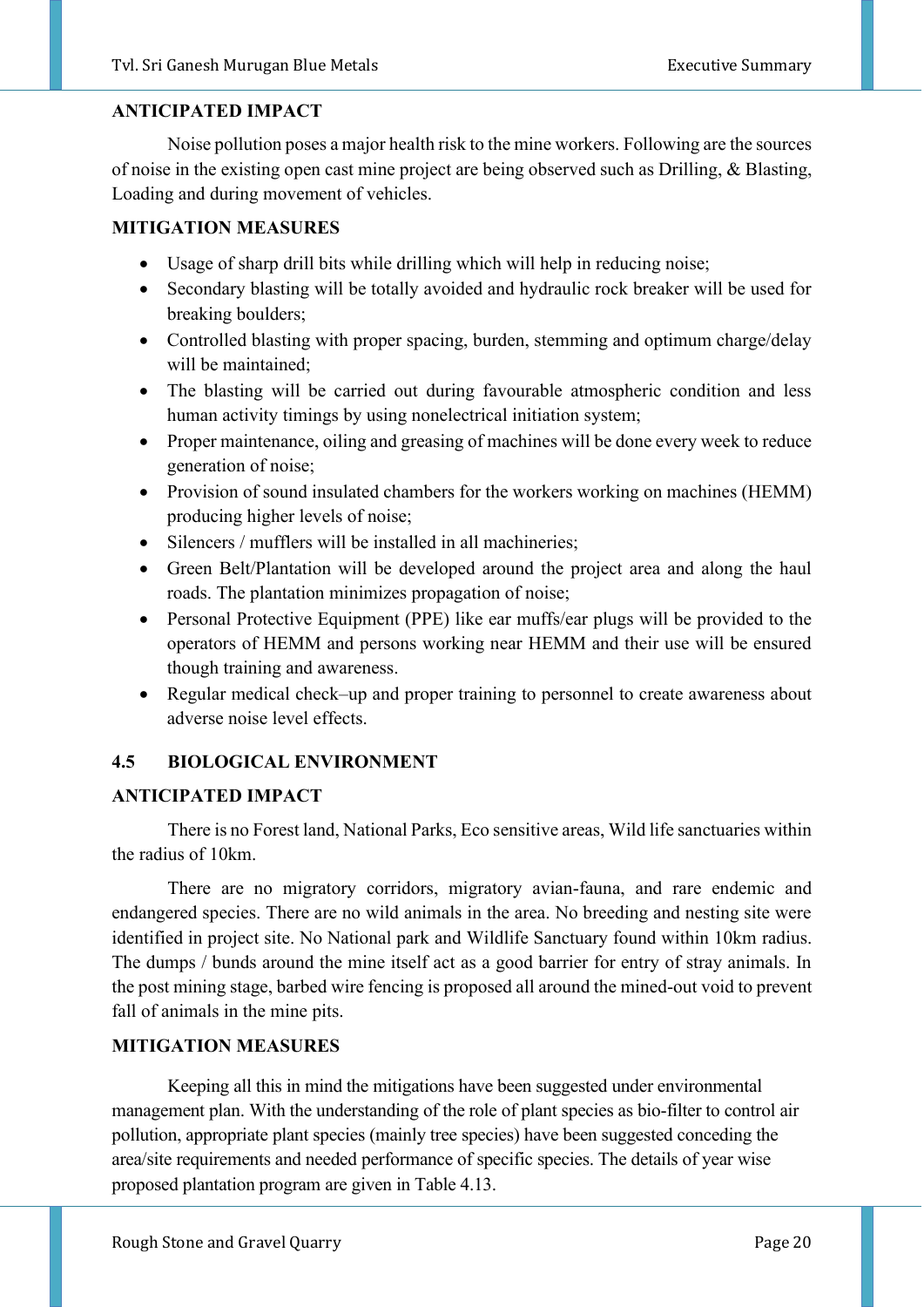The main objective of the green belt is to provide a barrier between the source of pollution and the surrounding areas

 In order to compensate the loss of vegetation cover, it is suggested to carry out afforestation program mainly in proposed areas falls in the cluster earmarked for plantation program as per Approved Mining Plan in different phases. This habitat improvement program would ensure the faunal species to re-colonize and improve the abundance status in the core zone.

#### **The objectives of the green belt cover will cover the following:**

- Noise abatement
- Ecological restoration
- **EXECUTE:** Aesthetic, biological and visual improvement of area due to improved vegetative and plantations cover.

| Year         | No. of tress<br>proposed to be<br>planted | <b>Survival</b><br>$\frac{6}{9}$ | Area to be<br>covered<br>sq.m | Name of the<br>species | No. of trees<br>expected to<br>be grown |
|--------------|-------------------------------------------|----------------------------------|-------------------------------|------------------------|-----------------------------------------|
|              | 60                                        | 80%                              | 580                           | Neem/ Casuarina        | 48                                      |
| $\mathbf{I}$ | 60                                        | 80%                              | 580                           | Neem/ Casuarina        | 48                                      |
| Ш            | 60                                        | 80%                              | 580                           | Neem/ Casuarina        | 48                                      |
| IV           | 60                                        | 80%                              | 580                           | Neem/ Casuarina        | 48                                      |
|              | 60                                        | 80%                              | 580                           | Neem/ Casuarina        | 48                                      |

#### **GREENBELT DEVELOPMENT PLAN**

#### **4.6 SOCIO ECONOMIC ENVIRONMENT**

#### **ANTICIPATED IMPACT**

- Dust generation from mining activity can have negative impact on the health of the workers and people in the nearby area.
- Approach roads can be damaged by the movement of tippers
- **EXECUTE:** Increase in Employment opportunities both direct and indirect thereby increasing economic status of people of the region

#### **MITIGATION MEASURES**

- Good maintenance practices will be adopted for all machinery and equipment, which will help to avert potential noise problems.
- Green belt will be developed in and around the project site as per Central Pollution Control Board (CPCB) guidelines.
- Air pollution control measure will be taken to minimize the environmental impact within the core zone.
- For the safety of workers, personal protective appliances like hand gloves, helmets, safety shoes, goggles, aprons, nose masks and ear protecting devices will be provided as per mines act and rules.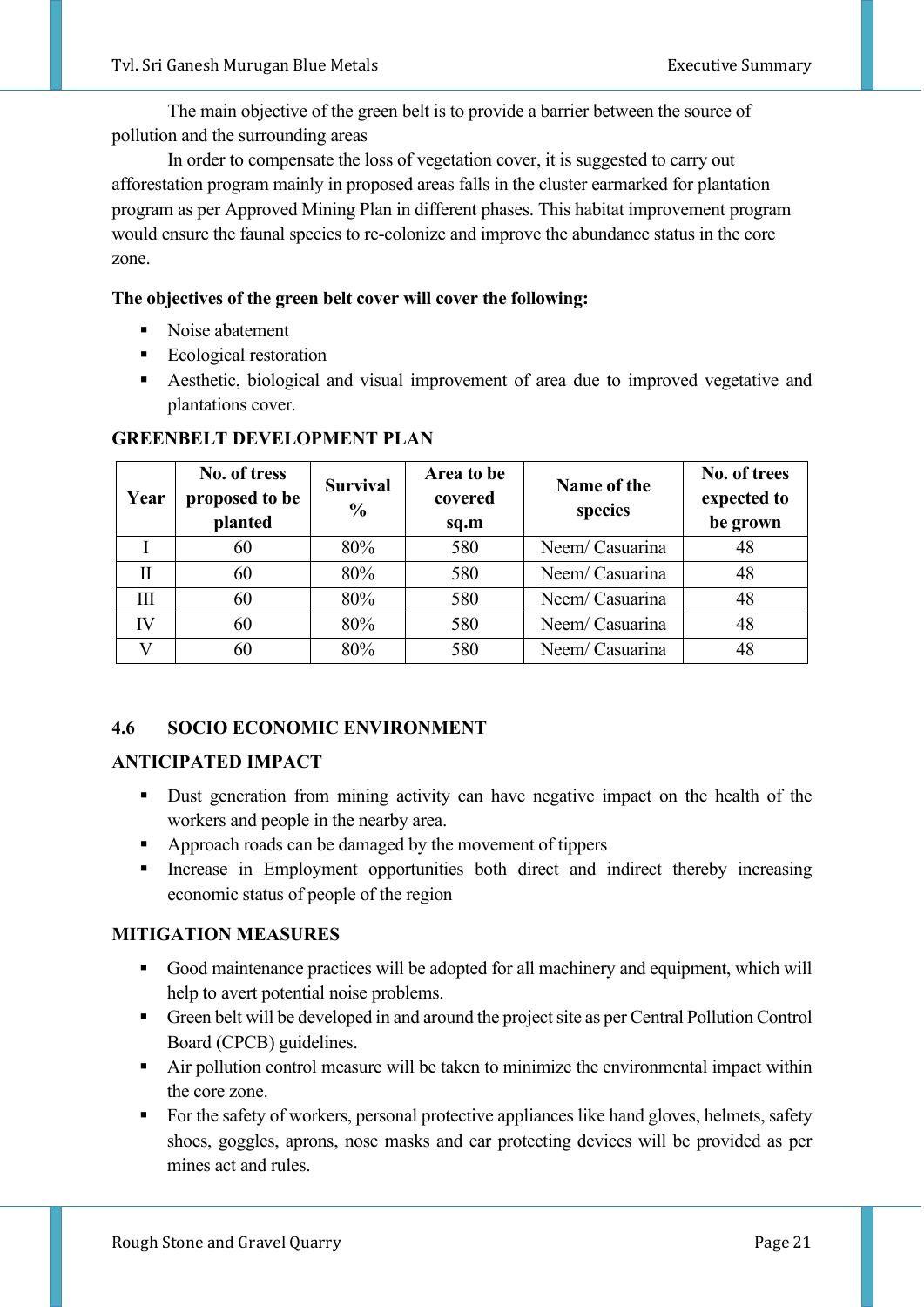- Benefit to the State and the Central governments through financial revenues by way of royalty, tax, duties, etc.., from this project directly and indirectly.
- From above details, the quarry operations will have highly beneficial positive impact in the area

#### **5. ANALYSIS OF ALTERNATIVES (TECHNOLOGY AND SITE)**

No alternatives are suggested as all the mine sites are mineral specifi

#### **6. ENVIRONMENT MONITORING PROGRAM**

An Environment monitoring cell (EMC) will be constituted to monitor the implementation of EMP and other environmental protection measures in all the proposed quarries.

The responsibilities of this cell will be:

- Implementation of pollution control measures
- Monitoring programme implementation
- Post-plantation care
- To check the efficiency of pollution control measures taken
- Any other activity as may be related to environment
- Seeking expert's advice when needed.

#### **6.1 ENVIRONMENTAL MONITORING CELL**



#### **6.2 POST ENVIRONMENTAL CLEARANCE MONITORING SCHEDULE**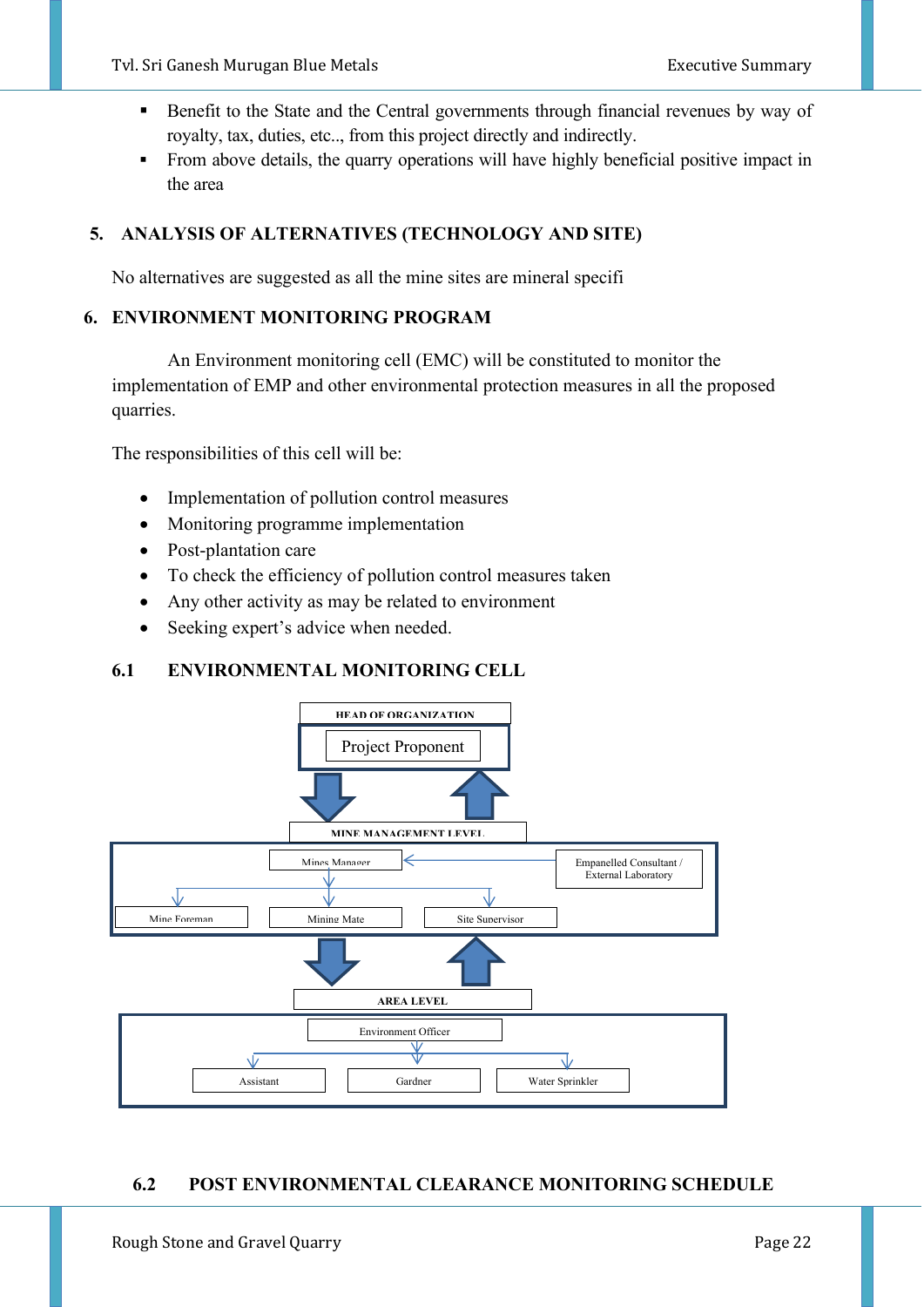| S.<br>Environment<br>Attributes<br>No. |                             | Location                                                                       | Monitoring          |                                    | Parameters                                                                          |
|----------------------------------------|-----------------------------|--------------------------------------------------------------------------------|---------------------|------------------------------------|-------------------------------------------------------------------------------------|
|                                        |                             |                                                                                | Duration            | Frequency                          |                                                                                     |
| 1                                      | Air Quality                 | 2 Locations (1 Core & 1 Buffer)                                                | 24 hours            | Once in 6<br>months                | Fugitive Dust,<br>$PM_{2.5}$ , $PM_{10}$ , $SO_2$<br>and $NOx$ .                    |
| $\overline{2}$                         | Meteorology                 | At mine site before start of Air<br>Quality Monitoring & IMD<br>Secondary Data | Hourly /<br>Daily   | Continuous<br>online<br>monitoring | Wind speed, Wind<br>direction,<br>Temperature,<br>Relative humidity<br>and Rainfall |
| 3                                      | Water Quality<br>Monitoring | 2 Locations (1SW & 1 GW)                                                       |                     | Once in 6<br>months                | Parameters<br>specified under<br>IS:10500, 1993 &<br><b>CPCB</b> Norms              |
| $\overline{4}$                         | Hydrology                   | Water level in open wells in<br>buffer zone around 1 km at<br>specific wells   |                     | Once in 6<br>months                | Depth in bgl                                                                        |
| 5                                      | Noise                       | 2 Locations (1 Core & 1 Buffer)                                                | $Hourly -$<br>1 Day | Once in 6<br>months                | Leq, Lmax, Lmin,<br>Leq Day & Leq<br>Night                                          |
| 6                                      | Vibration                   | At the nearest habitation (in case<br>of reporting)                            |                     | During<br>blasting<br>Operation    | Peak Particle<br>Velocity                                                           |
| 7                                      | Soil                        | 2 Locations (1 Core & 1 Buffer)                                                |                     | Once in six<br>months              | Physical and<br>Chemical<br>Characteristics                                         |
| 8                                      | Greenbelt                   | Within the Project Area                                                        | Daily               | Monthly                            | Maintenance                                                                         |

#### **7. ADDITIONAL STUDIES**

#### **7.1 RISK ASSESSMENT**

The methodology for the risk assessment has been based on the specific risk assessment guidance issued by the Directorate General of Mine Safety (DGMS), Dhanbad, vide Circular No.13 of 2002, dated 31<sup>st</sup> December, 2002. The DGMS risk assessment process is intended to identify existing and probable hazards in the work environment and all operations and assess the risk levels of those hazards in order to prioritize those that need immediate attention. Further, mechanisms responsible for these hazards are identified and their control measures, set to timetable are recorded along with pinpointed responsibilities.

 The whole quarry operation will be carried out under the direction of a Qualified Competent Mine Manager holding certificate of competency to manage a metalliferous mine granted by the DGMS, Dhanbad for proposed project. Risk Assessment is all about prevention of accidents and to take necessary steps to prevent it from happening

#### **7.2 DISASTER MANAGEMENT PLAN**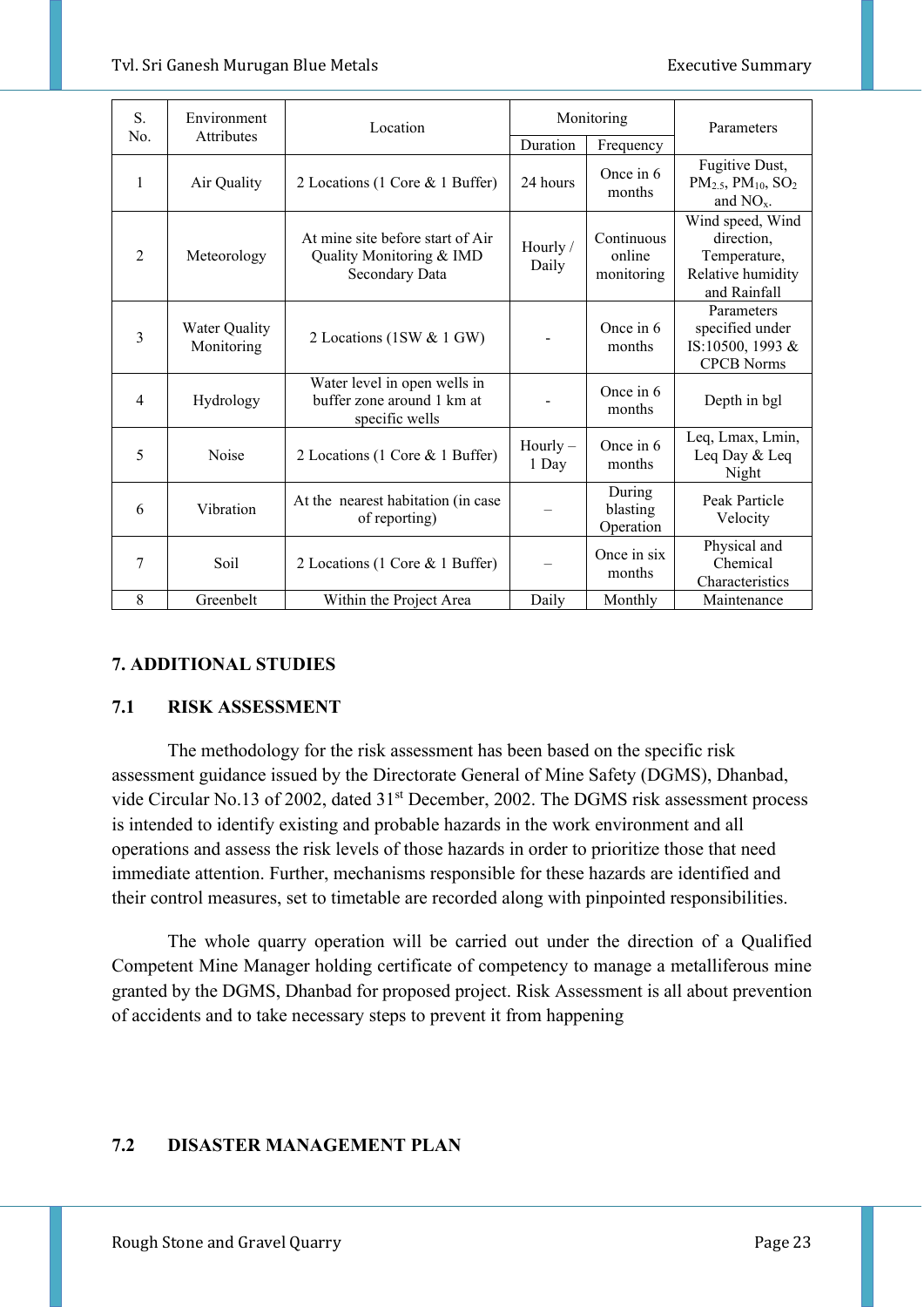Natural disasters like Earthquake, Landslides have not been recorded in the past history as the terrain is categorized under seismic zone III. The area is far away from the sea hence the disaster due to heavy floods and tsunamis are not anticipated

 The Disaster Management Plan is aimed to ensure safety of life, protection of environment, protection of installation, restoration of production and salvage operations in this same order of priorities.

The objective of the Disaster Management Plan is to make use of the combined resources of the mine and the outside services to achieve the following:

- Rescue and medical treatment of casualties;
- Safeguard other people;
- Minimize damage to property and the environment;
- **•** Initially contain and ultimately bring the incident under control;
- Secure the safe rehabilitation of affected area; and
- **•** Preserve relevant records and equipment for the subsequent inquiry into the cause and circumstances of the emergency.

#### **7.3 CUMULATIVE IMPACT STUDY**

#### **CUMULATIVE PRODUCTION LOAD OF ROUGH STONE**

| Quarry         | Proposed<br>5 Year Mining Plan Period<br>Reserves in $m3$ | Avg. Per<br>Year<br>Production<br>m <sup>3</sup> | Per Day<br>Production<br>m <sup>3</sup> | Number of<br>Lorry Load Per<br>Day |
|----------------|-----------------------------------------------------------|--------------------------------------------------|-----------------------------------------|------------------------------------|
| P <sub>1</sub> | 1,49,757                                                  | 29,951                                           | 99                                      | 16                                 |
| E1             | 1,19,353                                                  | 23,870                                           | 79                                      | 13                                 |
| E2             | 1,97,075                                                  | 39,415                                           | 131                                     | 22                                 |
| E <sub>3</sub> | 2,42,385                                                  | 48,477                                           | 161                                     | 26                                 |
| E4             | 1,36,670                                                  | 27,334                                           | 91                                      | 15                                 |
| E <sub>5</sub> | 5,45,860                                                  | 1,09,172                                         | 363                                     | 60                                 |
| <b>TOTAL</b>   | 13,91,100                                                 | 2,78,219                                         | 924                                     | 152                                |

#### **PREDICTED NOISE INCREMENTAL VALUES FROM CLUSTER**

| Location ID                       | Background<br>Value (Day)<br>dB(A) | Incremental<br>Value $dB(A)$ | Total<br>Predicted<br>dB(A) | Residential Area<br>Standards $dB(A)$ |
|-----------------------------------|------------------------------------|------------------------------|-----------------------------|---------------------------------------|
| Habitation<br>Near P1-<br>1100m   | 52.38                              | 46.8                         | 53.5                        |                                       |
| Habitation<br>Near E1             | 44.6                               | 47.8                         | 49.5                        |                                       |
| Habitation<br>Near E <sub>2</sub> | 45.8                               | 44.3                         | 48.1                        | 55                                    |
| Habitation<br>Near E3             | 47.8                               | 47.4                         | 50.6                        |                                       |
| Habitation<br>Near E4             | 51.01                              | 50.3                         | 53.7                        |                                       |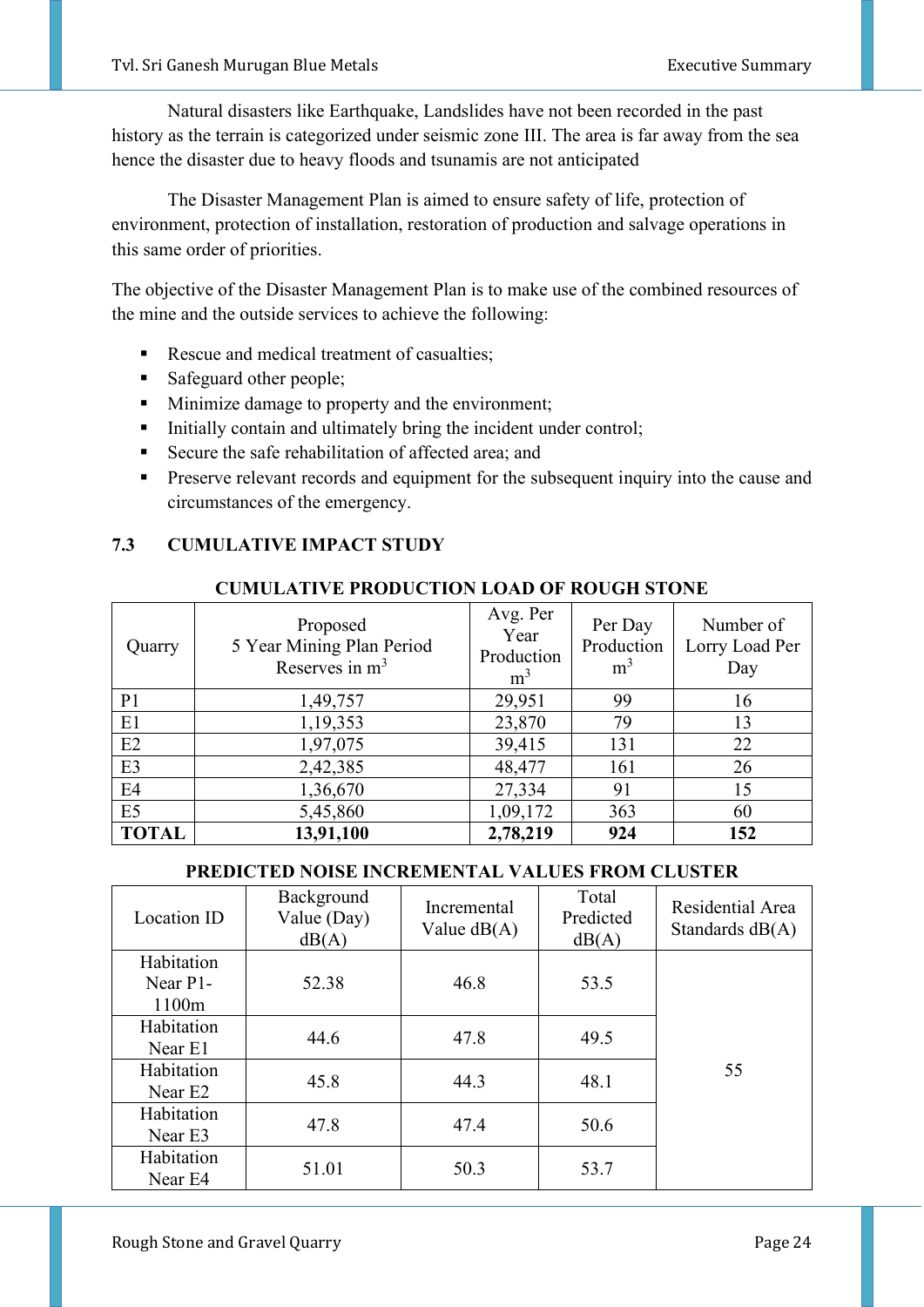| Johitotion<br>' tull | $\sim$<br>- ^         | $\sim$ | $\sim$<br>- |  |
|----------------------|-----------------------|--------|-------------|--|
| --<br>Near<br>ب س    | $J\Delta$ . $U\Delta$ | TV.I   | JJ.J        |  |

|                | <b>Project Cost</b> | CER $\omega$ 2% |  |  |  |
|----------------|---------------------|-----------------|--|--|--|
| P1             | Rs. 38,57,000/-     | $77,140/-$      |  |  |  |
| E1             | Rs. 52,02,000       | $1,04,040/-$    |  |  |  |
| E2             | Rs. 62,19,000       | $1,24,380/-$    |  |  |  |
| E3             | Rs. 78,40,000       | $1,56,800/-$    |  |  |  |
| E4             | Rs. 71,61,000       | $1,43,220/-$    |  |  |  |
| E <sub>5</sub> | Rs. 76,20,000       | $1,52,400/-$    |  |  |  |
| <b>Total</b>   | Rs3,78,99,000 /-    | 7,57,980/-      |  |  |  |

#### **SOCIO ECONOMIC BENEFITS**

#### **8. PROJECT BENEFITS**

Tvl.Sri Ganesh Murugan Blue Metals Rough and Gravel Stone Quarry aims to produce about 1,49,757 m<sup>3</sup> of Rough Stone & 36,448 m<sup>3</sup> of Gravel for over a period of 5 Years. This will enhance the socio-economic activities in the adjoining areas and will result in the following benefits

- $\downarrow$  Increase in Employment Potential
- $\downarrow$  Improvement in Socio-Economic Welfare
- $\downarrow$  Improvement in Physical Infrastructure

Improvement in Social infrastructure

#### **9. ENVIRONMENT MANAGEMENT PLAN**

The Environment Monitoring Cell discussed formed by the mine management will ensure effective implementation of environment management plan and to ensure compliance of environmental statutory guidelines through Mine Management Level.

The said team will be responsible for:

- $\ddot{\phantom{1}}$  Monitoring of the water/ waste water quality, air quality and solid waste generated
- $\overline{\text{4}}$  Analysis of the water and air samples collected through external laboratory
- Implementation and monitoring of the pollution control and protective measures/ devices which shall include financial estimation, ordering, installation of air pollution control equipment, waste water treatment plant, etc.
- $\overline{\phantom{a}}$  Co-ordination of the environment related activities within the project as well as with outside agencies
- $\downarrow$  Collection of health statistics of the workers and population of the surrounding villages
- $\overline{\phantom{a}}$  Green belt development
- $\ddot{+}$  Monitoring the progress of implementation of the environmental monitoring programme